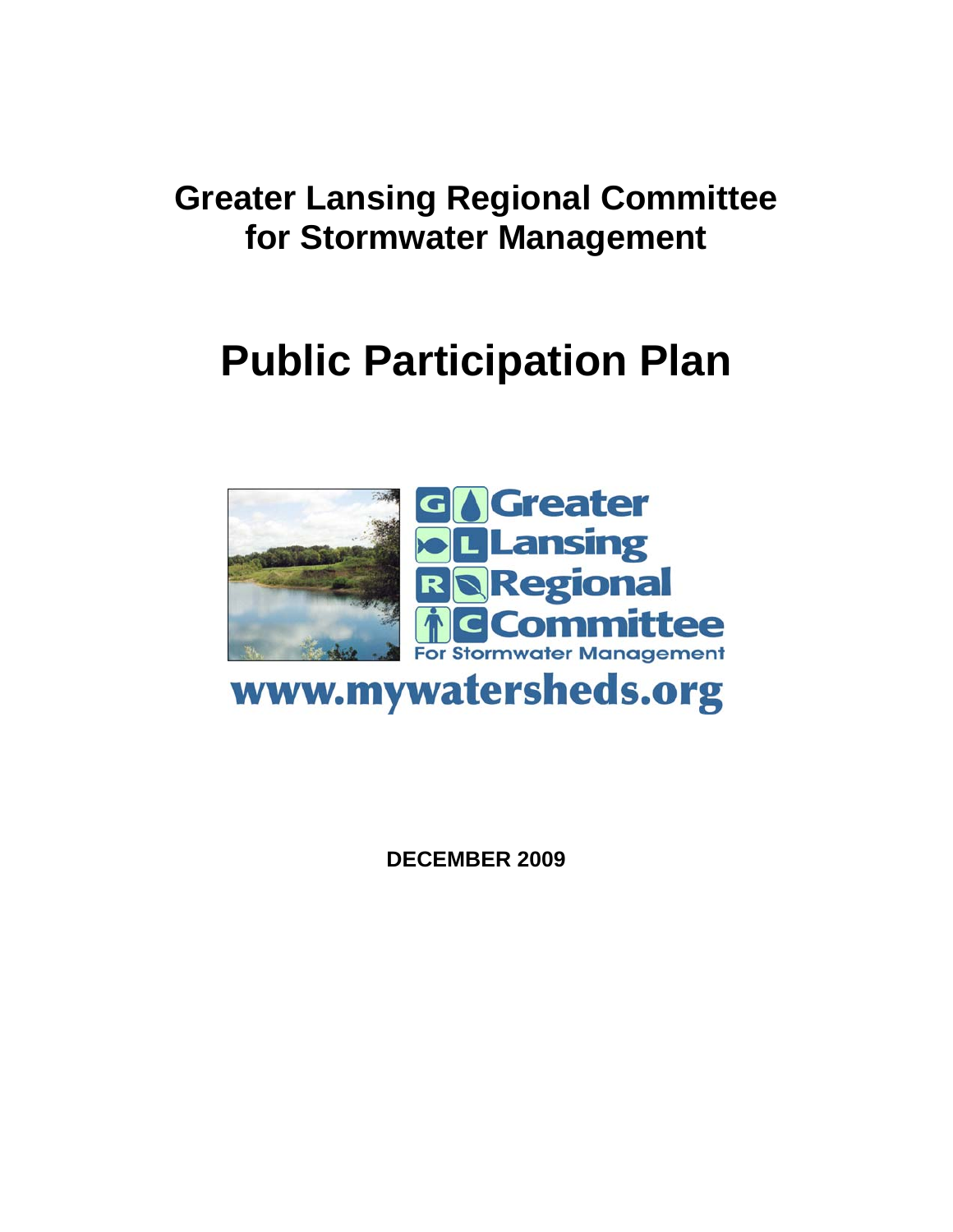## **TABLE OF CONTENTS**

| <b>Acronyms</b> |                                                                      |  |
|-----------------|----------------------------------------------------------------------|--|
|                 | 1.0 General Information.                                             |  |
| 1.1             | Grand, Red Cedar, and Looking Glass River Watershed Characteristics1 |  |
| 1.2             | <b>Participating Permittees</b>                                      |  |
| 1.3             |                                                                      |  |
|                 | 2.0 Building the Team.                                               |  |
|                 |                                                                      |  |
| 3.1             | <b>Email Distribution List.</b>                                      |  |
| 3.2             |                                                                      |  |
| 3.3             | Press Releases and Other Types of Communication (for local press)4   |  |
| 3.4             | Meeting with Local Boards, Councils, and Other Interested Groups5    |  |
| 3.4             |                                                                      |  |
| 3.6             |                                                                      |  |
| 3.7             |                                                                      |  |
| 3.8             |                                                                      |  |
| 3.9             |                                                                      |  |
| 3.10            |                                                                      |  |
| 4.0 Time Line   |                                                                      |  |
|                 |                                                                      |  |
|                 |                                                                      |  |
|                 |                                                                      |  |
|                 |                                                                      |  |
|                 |                                                                      |  |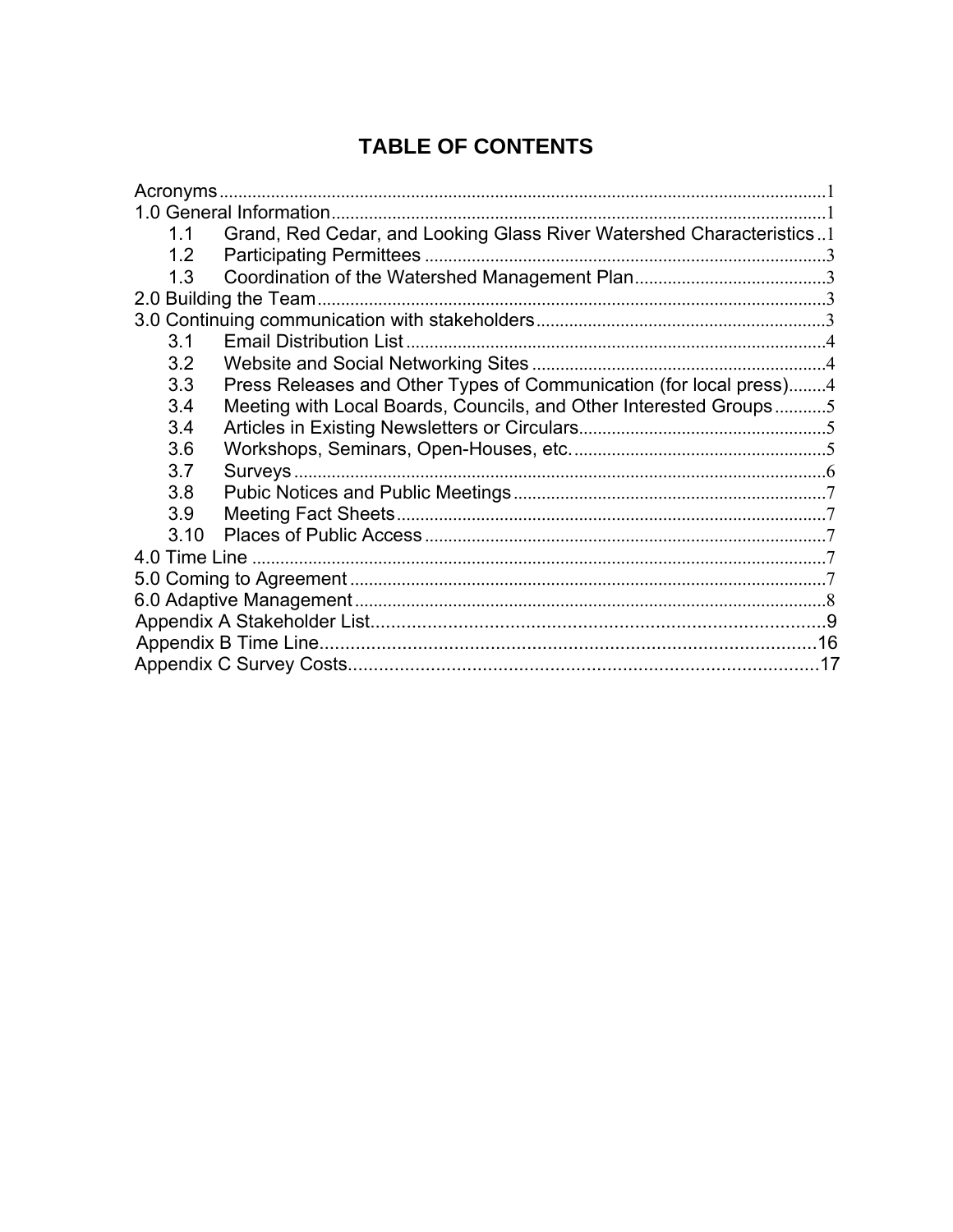## **ACRONYMS**

The following is a list of acronyms and definitions that are useful for understanding the contents of this report:

| COC                  | Certificate of Coverage                            |
|----------------------|----------------------------------------------------|
| <b>EPA</b>           | <b>Environmental Protection Agency</b>             |
| <b>GLRC</b>          | <b>Greater Lansing Regional Committee</b>          |
| <b>IDEP</b>          | <b>Illicit Discharge Elimination Plan</b>          |
| <b>MDEQ Michigan</b> | Department of Environmental Quality                |
| <b>PEP</b>           | <b>Public Education Plan</b>                       |
| <b>PPP</b>           | <b>Public Participation Plan</b>                   |
| <b>SWPPI</b>         | <b>Storm Water Pollution Prevention Initiative</b> |
| <b>TMDL</b>          | <b>Total Maximum Daily Load</b>                    |
| <b>WMP</b>           | <b>Watershed Management Plan</b>                   |

## **1.0 GENERAL INFORMATION**

This Public Participation Plan (PPP) is being prepared for the communities within the Greater Lansing Region to comply with Phase II Storm Water National Pollutant Discharge Elimination System (NPDES) General Permit requirements and to assist with the watershed management planning process.

There are six sections in this document. This section of the PPP provides background information about the project and the watersheds. Other sections identify the proposed involvement mechanisms (building the stakeholder team), continuing communication with stakeholders, program time line, methods for coming to agreement, and adaptive management.

The original PPP was completed by individual Watershed Committees for each of the watersheds: Grand, Red Cedar and Looking Glass River Watersheds. While these committees are still active, the PPP was written for all GLRC members and each will take their specific watershed characteristics into consideration throughout PPP activities. This streamlines the paperwork load for members who are part of all three watersheds and creates a concise document for members and the Public Education Program (PEP) Committee to work from throughout the permit cycle.

#### **1.1 Grand, Red Cedar, and Looking Glass River Watershed Characteristics**

#### **Grand River Watershed**

The Grand River system is the second largest primary drainage system in Michigan. It is over 300 miles long, with its source in Hillsdale County and its mouth at Grand Haven. Important tributaries include the Thornapple, Flat, Maple, Looking Glass, and Red Cedar Rivers. The Grand River Watershed included in this watershed plan includes the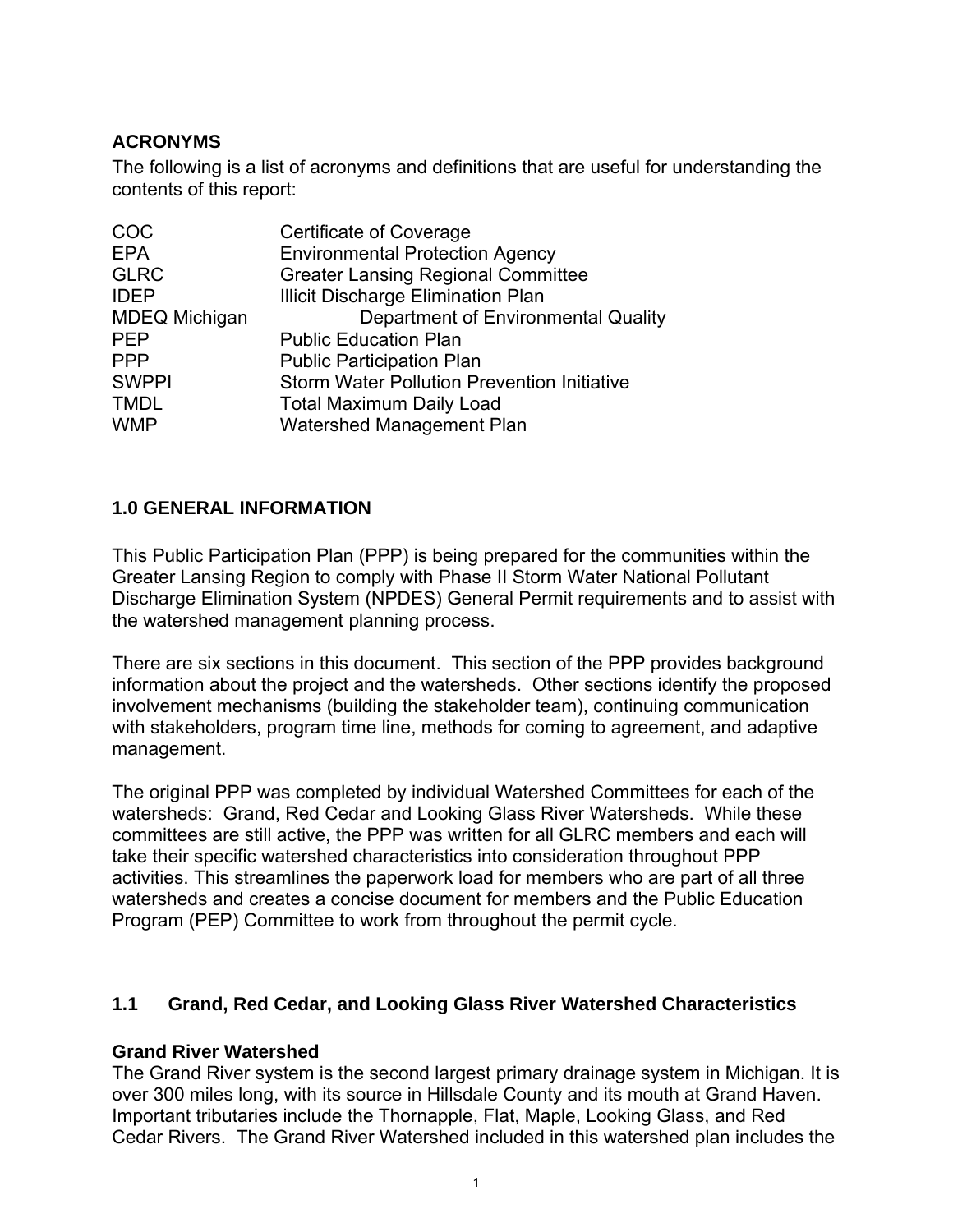northern and eastern portions of Eaton County, the western portion of Ingham County, and a small portion extending north into Clinton County. The watershed is 146 squaremiles (93,600 acres). The watershed comprises all or portions of the cities of Lansing, Grand Ledge, and the Village of Dimondale as well as the townships of Delhi, Delta, DeWitt, Lansing, Oneida, and Watertown. This portion of the watershed is listed in the COC as the Lower Upper Grand River Watershed.

#### **Red Cedar River Watershed**

The Red Cedar River is a tributary to the Grand River. The full Red Cedar Watershed encompasses most of Ingham County and extends into portions of Clinton, Shiawassee and Livingston Counties. For the purposes of this document only a portion of the Red Cedar Watershed is considered and that portion is primarily located in the northern half of Ingham County with a small fraction extending north into Clinton County. The watershed is 165 square-miles (105,600 acres). Two main channels are included, the Red Cedar River itself and the Sycamore Creek. The watershed comprises all or portions of the cities of East Lansing, Lansing, Mason and Williamston; and the townships of Alaiedon, Aurelius, Bath, Delhi, Lansing, Locke, Meridian, Wheatfield, Williamstown, Windsor, and Vevay. This portion of the watershed is listed in the COC as the Lower Red Cedar River Watershed.

#### **Looking Glass River Watershed**

The Looking Glass River begins in Shiawassee County, traverses Clinton County and ends in Ionia County where it meets the Grand River in the City of Portland. For the purposes of meeting the Phase II NPDES requirements, planning efforts are focused on the portion of the Looking Glass River watershed that is located within Bath, DeWitt, Lansing, Meridian, Olive, Riley, Victor, Watertown, Williamston and Woodhull Townships, and the Cities of DeWitt, East Lansing and Lansing. This portion of the watershed is listed in the COC as the Middle Looking Glass River Watershed.

A map of the Grand, Red Cedar and Looking Glass River watersheds is shown in Figure 1.0.



#### **Figure 1.0 Grand, Red Cedar and Looking Glass River Watersheds**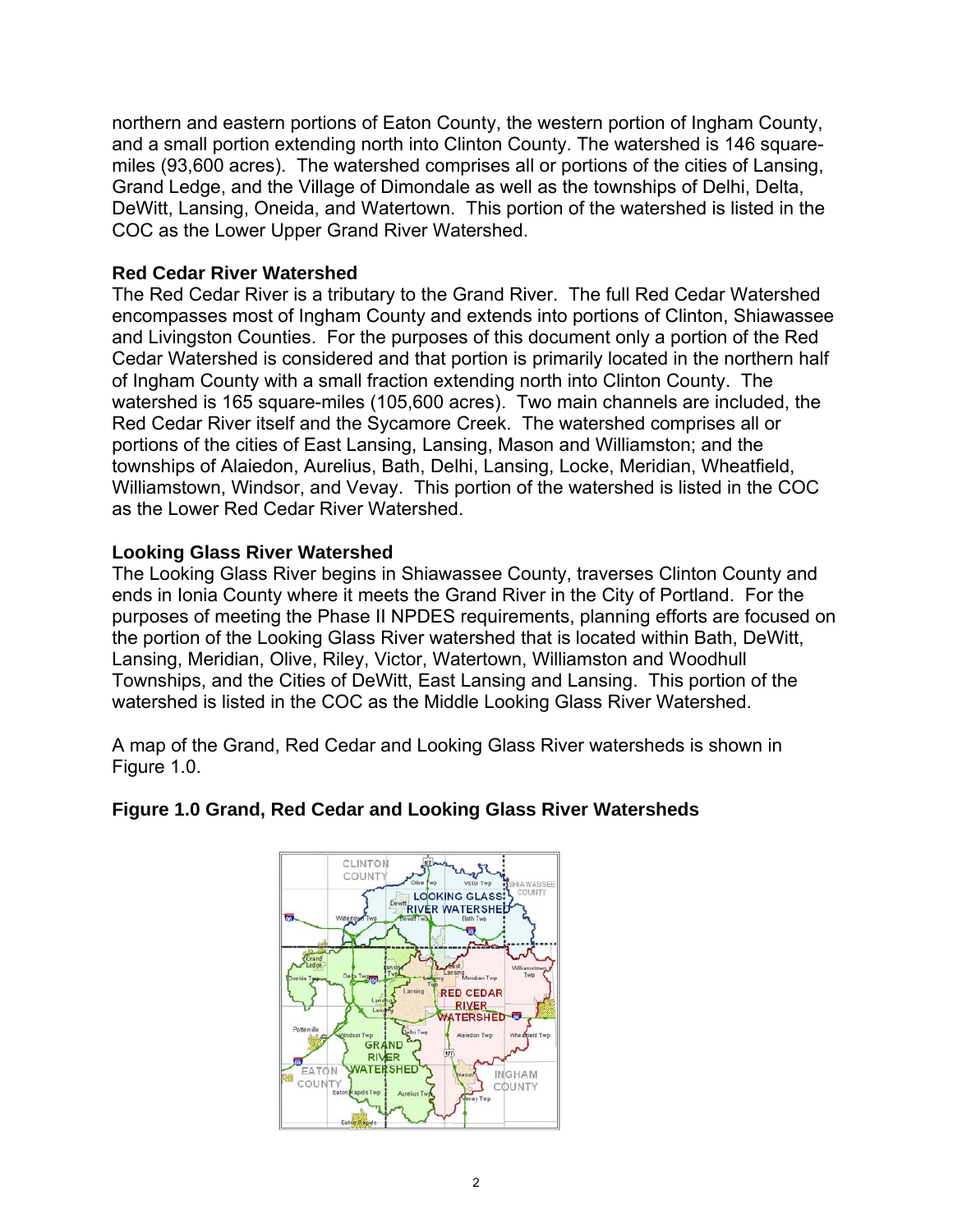#### **1.2 Participating Permittees**

Permittees participating in this PPP are as follows:

| City of DeWitt                 | <b>Lansing Charter Township</b>  |
|--------------------------------|----------------------------------|
| <b>City of East Lansing</b>    | <b>Meridian Charter Township</b> |
| <b>City of Grand Ledge</b>     | <b>DeWitt Public Schools</b>     |
| City of Lansing                | <b>Lansing Public Schools</b>    |
| City of Mason                  | <b>Clinton County</b>            |
| Delhi Charter Township         | <b>Eaton County</b>              |
| Delta Charter Township         | Ingham County                    |
| <b>DeWitt Charter Township</b> | <b>Michigan State University</b> |

Associate GLRC members include: Windsor Charter Township and Oneida Charter Township.

#### **1.3 Coordination of the Watershed Management Plan**

The Greater Lansing Regional Committee (GLRC) for Stormwater Management is a guiding body comprised of participating Phase II Stormwater communities within the Greater Lansing Region, as listed above in section 1.2. The committee has been established to guide the implementation of the entire Phase II Stormwater Program, including Watershed Management Plans (WMPs) for the communities within the three identified watersheds: the Grand River, the Red Cedar River and the Looking Glass River watersheds. The GLRC receives administrative and staffing support from the Tri-County Regional Planning Commission, the local metropolitan planning organization.

#### **2.0 BUILDING THE TEAM**

There are a host of stakeholders that will be involved in the watershed management planning effort. The level of involvement will vary throughout the process. In some cases, stakeholders will have decision-making roles while at other times they will provide input at a specific point in the process. Local government leaders will share their insights and views about the watershed throughout the project at workshops and meetings, as well as at other formal and informal exchanges. The value of such insights should not be underestimated and are invaluable to the plan development process. Identified stakeholders, methods for solicitation and the responsible party information are detailed in Appendix A.

#### **3.0 CONTINUING COMMUNICATION WITH STAKEHOLDERS**

In addition to outreach efforts previously described, it is important to provide other opportunities to inform the public about the watershed management planning activities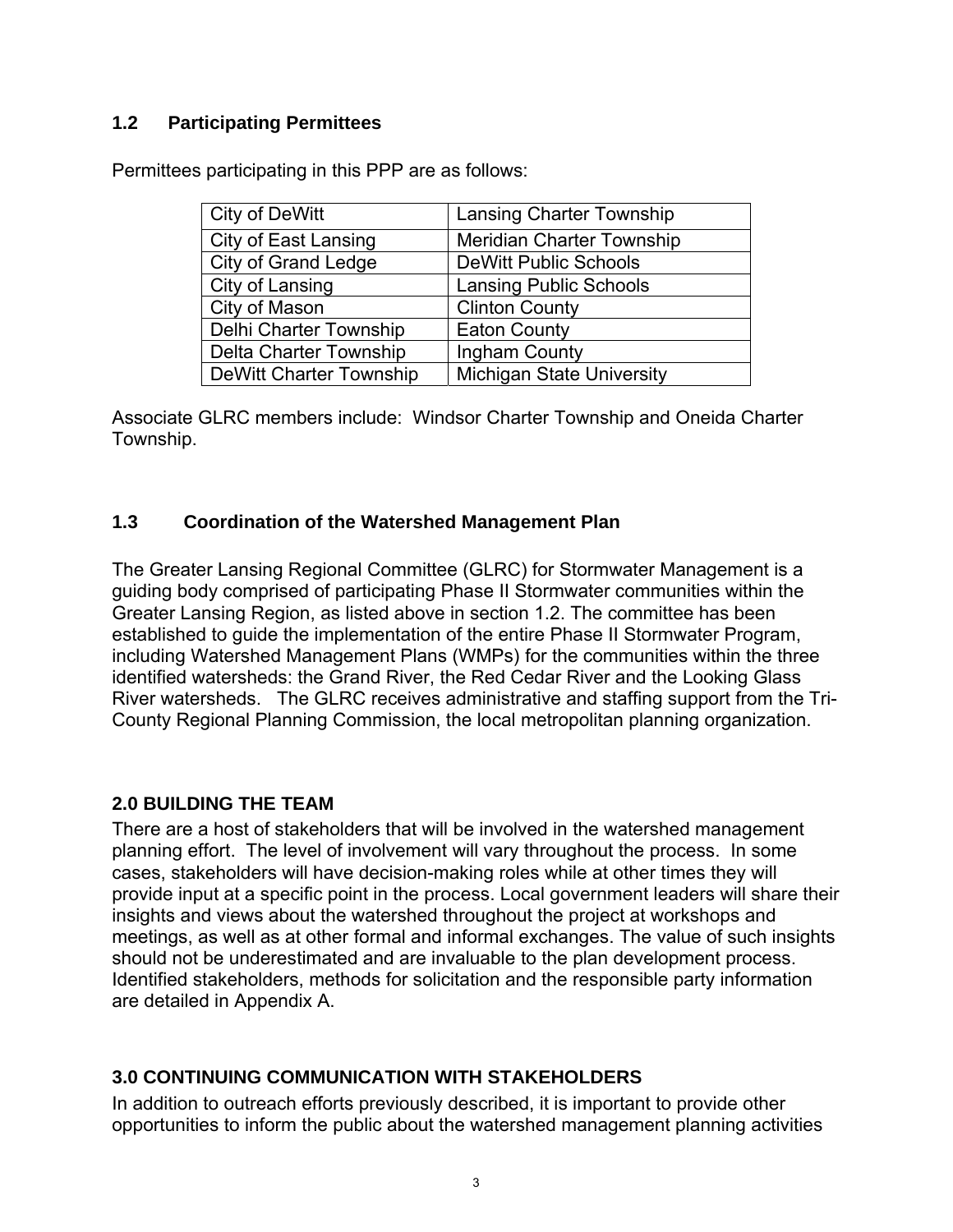as they occur. This helps build community support for the plan and encourages participation at public events. These methods are closely aligned with public education, but they serve to educate the public on their potential role in the watershed management planning and implementation processes and how they can become involved. The committee and stakeholders will be asked to take this information back to their constituents to inform them of the opportunity to participate in the watershed management planning process.

## **3.1 Email Distribution List**

An email distribution list for concerned citizens and stakeholders will be developed from the stakeholder list in Appendix A. Those stakeholders that wish to be emailed regular watershed management plan activity updates will receive a quarterly update in the form of a GLRC newsletter. The newsletter will provide information on upcoming workshops, grant opportunities, general watershed information and progress of the GLRC.

## **3.2 Website and Social Networking Sites**

A public website has been online since 2005, recently redesigned and developed to make information about the plan development process, project status, research findings, draft documents, and any other relevant information available to the public on an on-going basis. The website will provide an opportunity for the public to review watershed management planning materials at their leisure and to electronically submit comments on various aspects of the project. Regular updates, such as upcoming project-related events and other public outreach activities will be posted so that the public and key stakeholder groups have timely information available. The website will be linked to all GLRC member community websites.

. The GLRC is also utilizing social networking sites as a form of communication with the public. Facebook and Twitter are being utilized to promote upcoming workshops, watershed activities, pollution prevention strategies, illicit discharge reporting and more. Many local governments are also using the social networking sites, the necessary linkages between the GLRC and members will be made. You Tube may also be utilized to promote pollution prevention strategies for homeowners. Existing videos have already been developed from local Michigan State University Extension offices such as soil testing methods for homeowners. These types of applications will be used to their full potential throughout the permit cycle.

## **3.3 Press Releases and Other Types of Communication (for local press)**

Standard press releases will be provided by the GLRC Coordinator for distribution by individual jurisdictions, Watershed Committees (Red Cedar, Looking Glass and Grand Rivers) and the Tri-County Regional Planning Commission office. Press releases will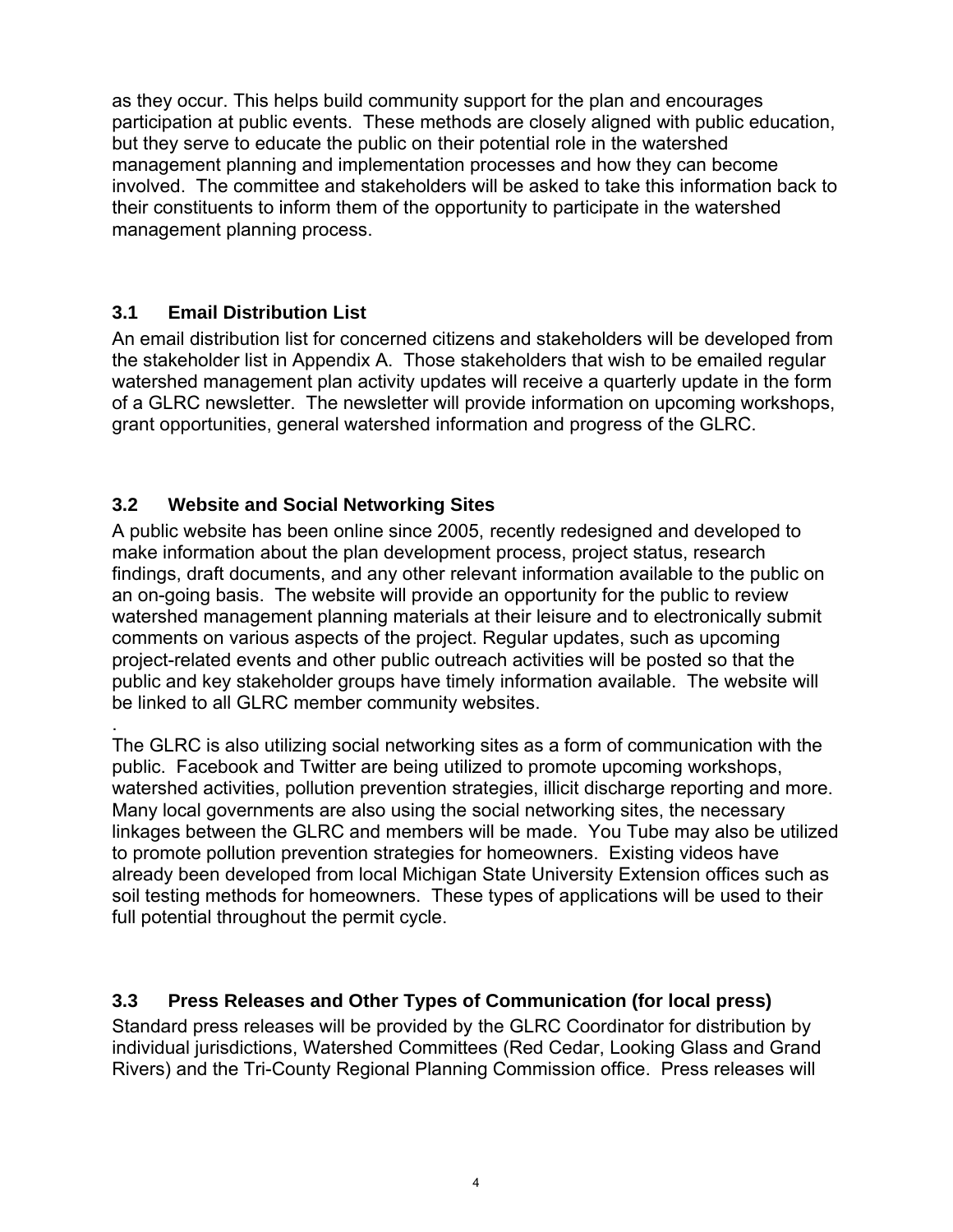be conducted for the watershed management plan update to be completed by 2013; illicit discharge reporting; upcoming watershed activities and workshops appropriate for the public and to encourage participation from the public.

## **3.4 Meeting with Local Boards, Councils, and Other Interested Groups**

Individual GLRC members will be responsible for presenting relevant information to their jurisdiction's local boards, councils and other interested groups on an annual basis. It is extremely important to keep local elected officials involved in the community's watershed planning and implementation efforts. As newly elected officials begin their duties, they will be briefed on existing and planned watershed activities and the importance of pollution prevention and land use planning for water quality. Additional boards, councils and commissions should also be aware of the community's efforts related to improving and protecting water quality and the watershed management plans that steer these efforts.

#### **3.4 Articles in Existing Newsletters or Circulars**

The GLRC PEP Committee has produced a series of short news articles related to improving and protecting water quality and stormwater management in our local watersheds. We will continue to promote these in local newspapers and circulars addressing additional topics as needed. The intent of the articles is not only to educate the public but to encourage involvement and participation relevant to watershed characteristics and concerns. The GLRC website is promoted through each article, where the public can learn more about how they can be involved. News articles developed thus far include:

| What is a watershed         | Pet Waste                       |
|-----------------------------|---------------------------------|
| <b>Riparian Areas</b>       | <b>Storm Vs. Sanitary Sewer</b> |
| Who/What is the GLRC        | <b>Car Washing Article</b>      |
| <b>Onsite Septic System</b> | <b>Adopt Your Catch Basin</b>   |
| Fertilizer                  | <b>Illicit Discharge</b>        |
| <b>Vehicle Maintenance</b>  | Wetlands                        |

#### **3.6 Workshops, Seminars, Open-Houses, etc.**

Workshops, seminars and open houses will be advertised and promoted to the public using social networking sites, GLRC website and GLRC member's community websites. Existing events will be promoted such as the Regional Recycling Coordination Committee Rain Barrel Sales, Delhi Township Water Quality Awareness Open House and Lawn Care Seminars, Quiet Water Symposium, Adopt A River, Volunteer Stream Monitoring and the Delta Township Greener Delta Event. As more events, workshops,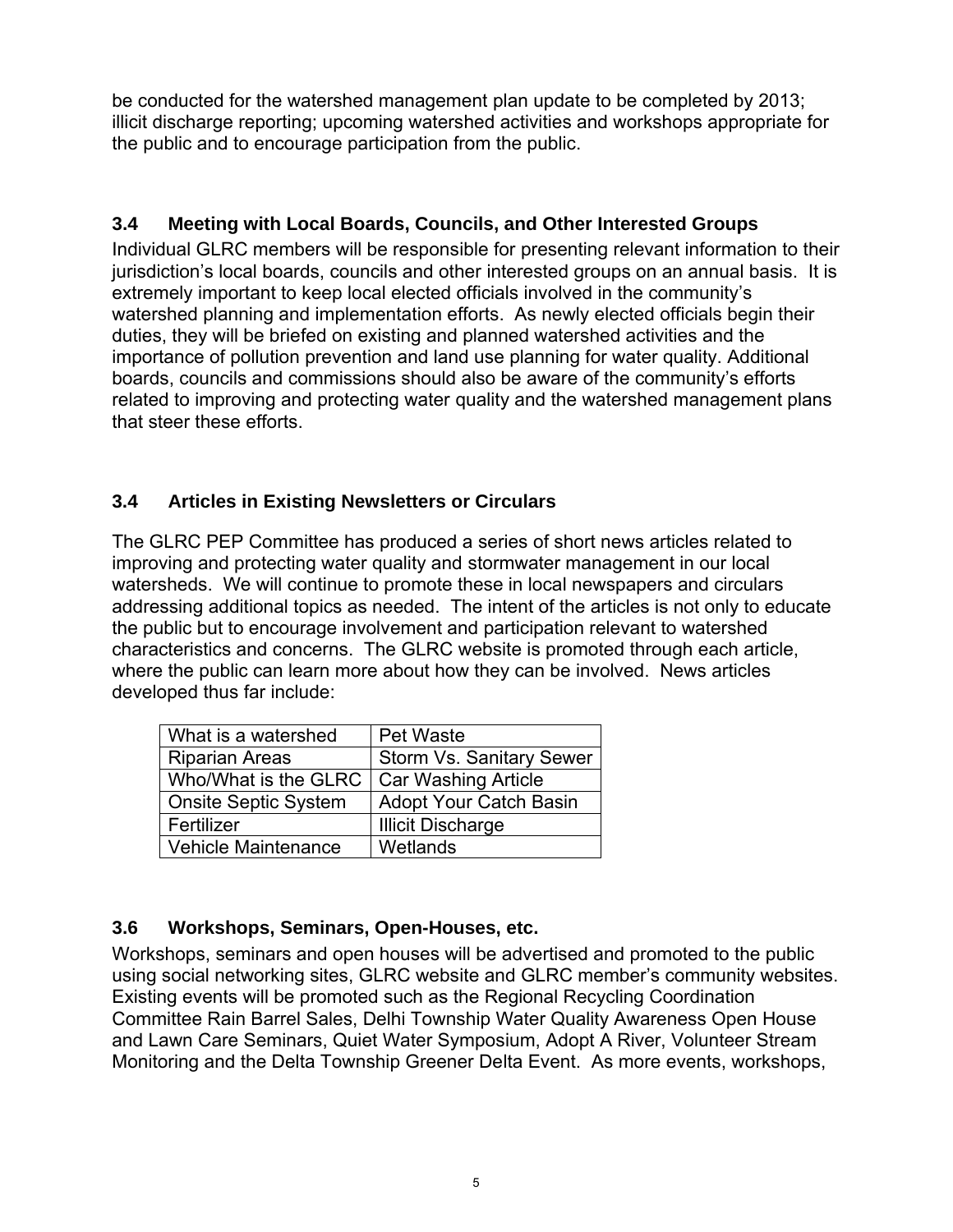seminars and open houses are available for the public, the GLRC will continue to promote them through the described avenues. The general watershed display developed by the PEP Committee is used at these events as a tool to promote the GLRC website, pollution prevention strategies, public comment and participation, and to provide print materials and additional information to the public. Not only public education, but participation and public input are stressed throughout these events.

#### **3.7 Surveys**

The GLRC conducted a water quality survey during the Fall of 2006. The purpose of the survey was to provide a benchmark to gauge the effectiveness of regional and local public outreach campaigns on water quality issues in the Greater Lansing Region. A four-page survey and cover letter were mailed to a stratified random sample of 1,800 households in the Greater Lansing region, which includes the Looking Glass, Red Cedar and Grand River watersheds; 600 households were selected at random from each of the three watersheds. Approximately 10 days after the surveys were mailed; residents who received the survey were contacted by phone. Those who indicated that they had not returned the survey were given the option of completing it by phone. Of the 1,800 households in the Greater Lansing Region that received a survey, 403 households returned the survey by mail and 273 completed the survey by phone for a total of 676 completed surveys.

The survey results provided a baseline for evaluating the effectiveness of regional and local water quality initiatives over time. These results will be used by the GLRC and other organizations in the region to implement public education programs to meet federal stormwater regulations. Overall, this survey shows that residents are concerned about the quality of the rivers and lakes in Greater Lansing Region. The survey points out that while many residents understand that their actions at home affect water quality, more education is needed. Most importantly, there is a willingness in the Greater Lansing Region to make some adjustments in daily habits to protect the water resources. Thus, there is value added in protecting water quality that can be achieved with public education efforts that tap the "willingness" to help expressed in this survey.

Since a baseline for evaluating the effectiveness of current (and past) water quality initiatives has been completed, an additional survey will need to be executed to see the level of progress that has been achieved in the region. This will be completed towards the end of the permit cycle to evaluate progress within the longest time frame possible. GLRC members will pay approximately \$30,000 for the survey. Survey costs are calculated according to the Memorandum of Understanding: 50% of the cost is split equally among members and the remaining 50% is divided based on population (excluding the counties and school districts). See Appendix C for detailed cost allocation per member (excluding associate members). It is anticipated that the survey will be conducted during the first and second quarter of 2012. This will allow for the results to be included in the WMP update, which will be completed by July 2013.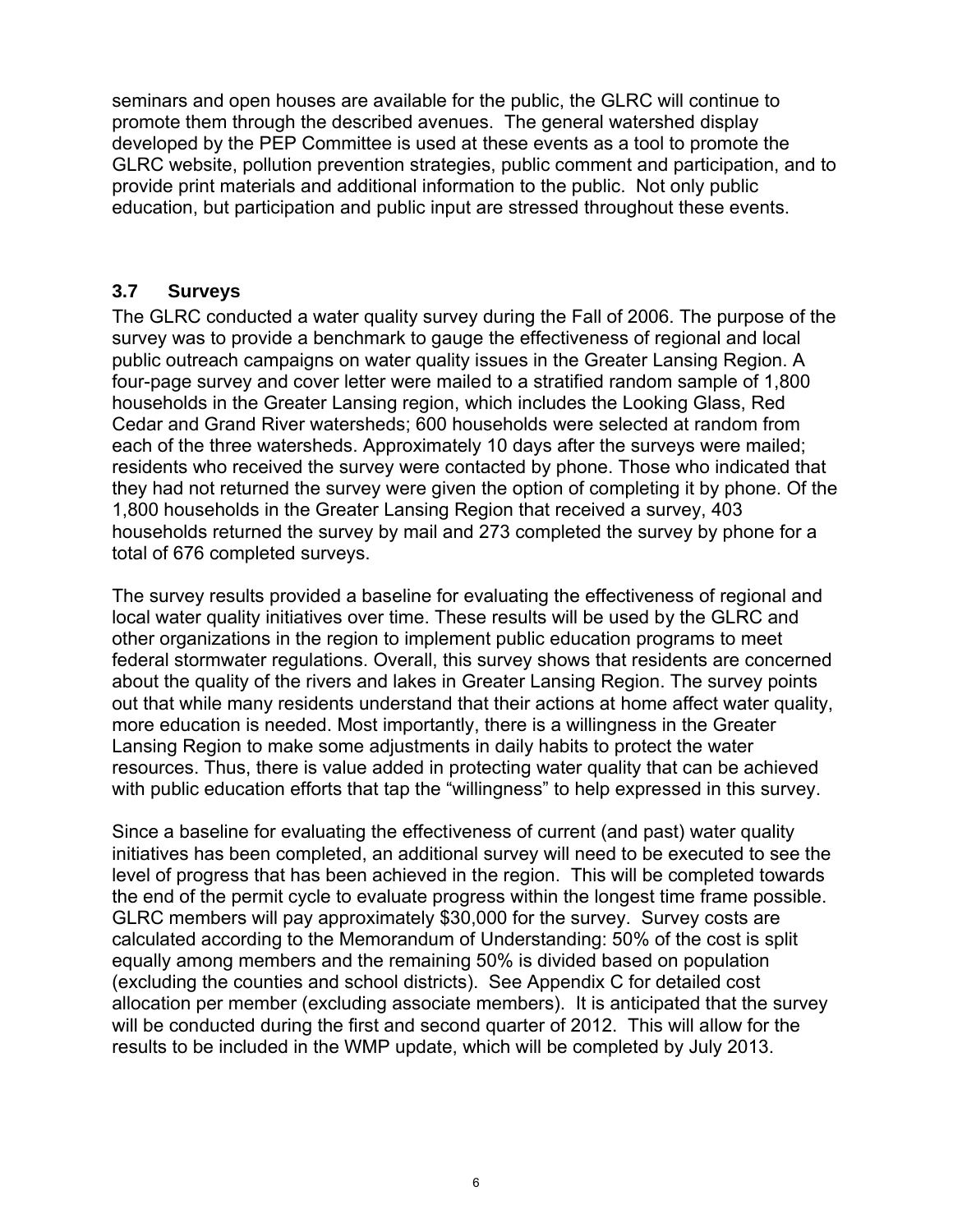#### **3.8 Pubic Notices and Public Meetings**

Public notice posting periods and meetings will be held as required by the permit for the watershed management plan update that will be completed by 2013. This will provide an opportunity for feedback and input from the public. Public notice information will be posted on the GLRC website, individual community websites and other public access areas. One public meeting will be held in each of the three watersheds: Grand, Red Cedar and Looking Glass River Watersheds. The public meetings will be coordinated by each Watershed Committee.

#### **3.9 Meeting Fact Sheets**

All GLRC meetings are open to the public and meeting summaries are available upon request. Beginning in 2010 a quarterly newsletter will be developed that promotes GLRC activities, accomplishments, upcoming events and general watershed information. The newsletter will be posted on both the GLRC and individual community websites.

#### **3.10 Places of Public Access**

Quarterly newsletters, upcoming meetings and the website address will be distributed to community representatives and interested governmental and community organizations for display in public buildings such as municipal facilities and libraries. Each member community will provide a method to display these items at appropriate public locations. The general watershed display will be used by communities for display at public buildings such as city/township hall, public library, etc. The display promotes homeowner pollution prevention and the GLRC website where more information can be found. Educational materials for both youth and adults that describe pollution prevention strategies are used with the display.

#### **4.0 TIME LINE**

A quarterly time line is presented in Appendix B.

#### **5.0 COMING TO AGREEMENT**

The individual watershed management plans will be developed through the efforts of numerous stakeholders within each watershed. The list of stakeholders is included in the Appendix. The final watershed management plan for each watershed will be formally adopted by a majority vote of those members of the GLRC who are located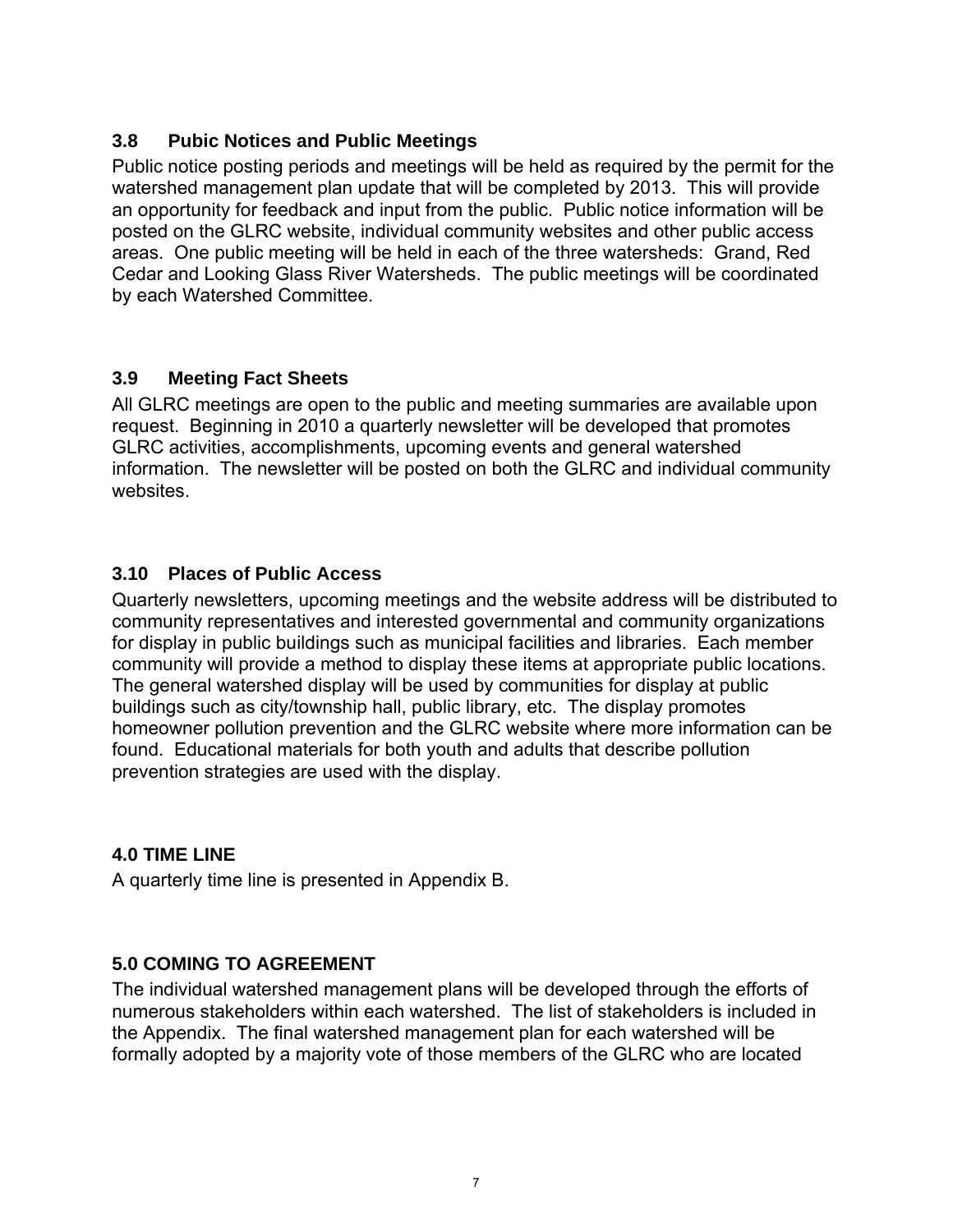within the watershed. There will be individual watershed management plans for each the Grand, Red Cedar, and Looking Glass River Watersheds.

#### **6.0 ADAPTIVE MANAGEMENT**

As work on pollution prevention education has progressed, the need for accurate evaluation and tracking of educational and public participation methods has been shown by United States Environmental Protection Agency (USEPA) as an area where more information needs to be gathered. These tracking and evaluation methods can be built into the process during the PPP of watershed management planning.

Additionally adaptive management is a way to evaluate and change the process before it is complete. This PPP proposes to use a survey tool at each of the stakeholder meetings, public hearings, and focus group meetings.

The following are a list of additional evaluation methods that will be used to measure the success of this PPP.

- Track the number of events held and the number of attendees with sign-in sheets
- Compile number of comments received on the watershed plan by the public and state how they were addressed
- Track amount of money and in-kind services spent implementing this PPP
- Track successes and failures to use as a basis for future implementation of the PEP

In the event of poor attendance by the public for scheduled events, the GLRC will examine the methods of advertising, how the people in attendance heard about the meeting(s), and determine what action needs to be taken to assure the public is aware of future meetings. Other contingency plans may be needed should these efforts also result in poor attendance.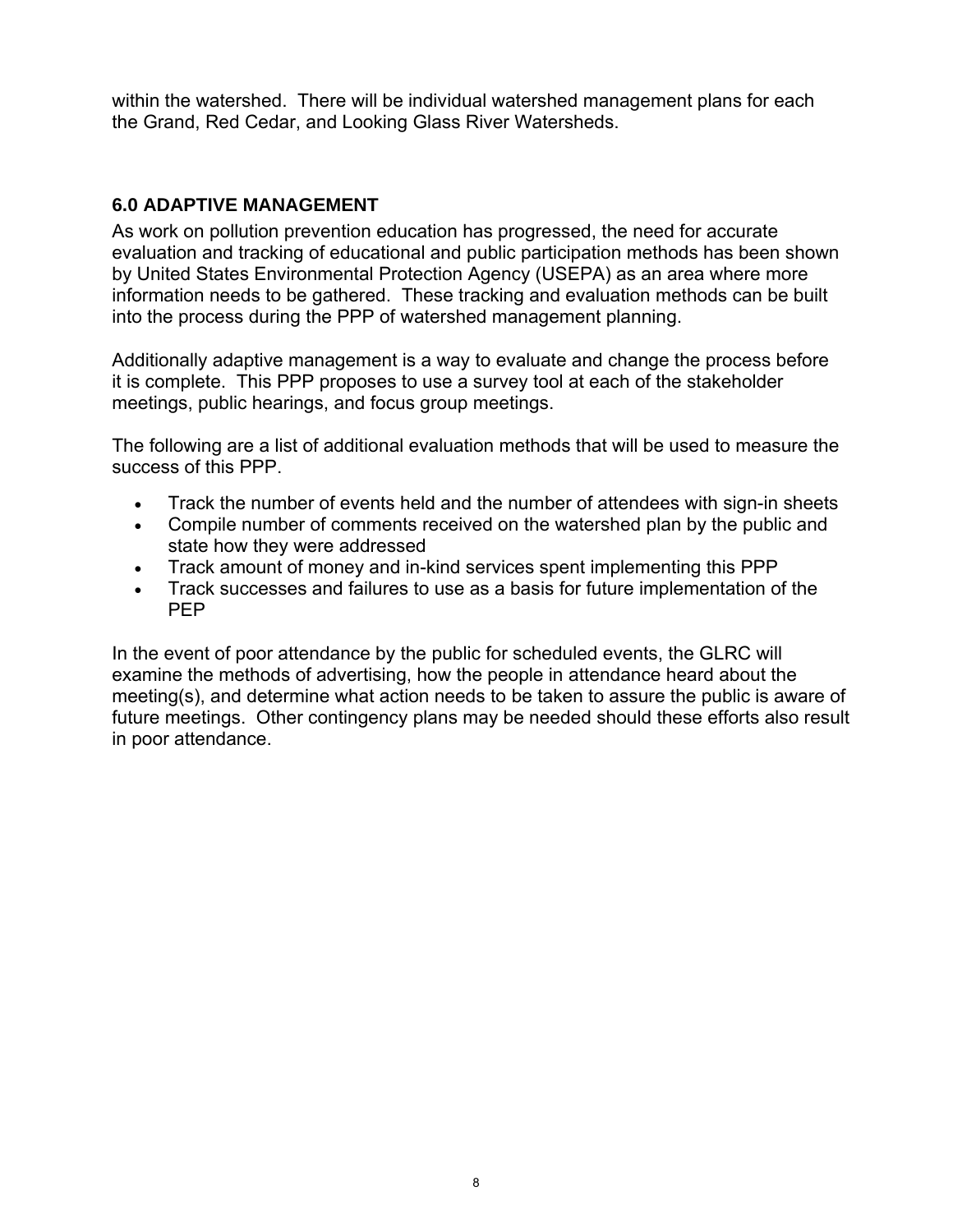#### **APPENDIX A Stakeholder List**

| <b>Stakeholder</b>                                                           | <b>Method of Solicitation</b> | <b>Responsible Party</b>                    | Watershed                | <b>Other Info</b>                  |
|------------------------------------------------------------------------------|-------------------------------|---------------------------------------------|--------------------------|------------------------------------|
| <b>LOCAL GOVERNMENTS: Department, commissions, etc.</b>                      |                               |                                             |                          |                                    |
| City of DeWitt Public Works                                                  | Phone, Email, Letter          | Chris Olson, City Manager Looking Glass     |                          | <b>GLRC Member - MS4 Permittee</b> |
| City of DeWitt Community Development                                         |                               |                                             |                          |                                    |
| City of DeWitt Planning Commission                                           |                               |                                             |                          |                                    |
| City of DeWitt City Council                                                  |                               |                                             |                          |                                    |
| City of DeWitt Downtown Development Authority                                |                               |                                             |                          |                                    |
| City of East Lansing Public Works                                            | Phone, Email, Letter          | <b>Todd Sneathen, Director</b>              | Looking Glass, Red Cedar | <b>GLRC Member - MS4 Permittee</b> |
| City of East Lansing Parks & Recreation                                      |                               | of Public Works                             |                          |                                    |
| City of East Lansing Planning Commission                                     |                               |                                             |                          |                                    |
| City of East Lansing Planning & Development                                  |                               |                                             |                          |                                    |
| City of East Lansing Commission on the Environment                           |                               |                                             |                          |                                    |
| City of East Lansing Downtown Development Authority                          |                               |                                             |                          |                                    |
| City of East Lansing City Council                                            |                               |                                             |                          |                                    |
| City of Grand Ledge Public Services                                          | Phone, Email, Letter          | Jon Bayless, City                           | Grand                    | <b>GLRC Member - MS4 Permittee</b> |
| City of Grand Ledge Parks & Recreation                                       |                               | Manager                                     |                          |                                    |
| City of Grand Ledge Community Development                                    |                               |                                             |                          |                                    |
| City of Grand Ledge City Council                                             |                               |                                             |                          |                                    |
| City of Grand Ledge Economic Development                                     |                               |                                             |                          |                                    |
| City of Grand Ledge Planning & Zoning                                        |                               |                                             |                          |                                    |
| City of Grand Ledge Planning Commission                                      |                               |                                             |                          |                                    |
|                                                                              |                               |                                             | Red Cedar, Grand         | <b>GLRC Member - MS4 Permittee</b> |
| <b>City of Lansing Public Services</b><br>City of Lansing Parks & Recreation | Phone, Email, Letter          | Dean Johnson, City                          |                          |                                    |
|                                                                              |                               | Engineer                                    |                          |                                    |
| City of Lansing Planning & Neighborhood Development                          |                               |                                             |                          |                                    |
| City of Lansing City Council                                                 |                               |                                             |                          |                                    |
| City of Lansing Planning Commission                                          |                               |                                             |                          |                                    |
| Lansing Economic Development Corporation                                     |                               |                                             |                          |                                    |
| City of Mason Public Works                                                   | Phone, Email, Letter          | Rolly Olney, Public Works Red Cedar         |                          | <b>GLRC Member - MS4 Permittee</b> |
| City of Mason Parks                                                          |                               | Supervisor                                  |                          |                                    |
| City of Mason Planning & Zoning                                              |                               |                                             |                          |                                    |
| City of Mason Planning Commission                                            |                               |                                             |                          |                                    |
| City of Mason Downtown Development Authority                                 |                               |                                             |                          |                                    |
| City of Mason City Council                                                   |                               |                                             |                          |                                    |
| Delhi Charter Township Public Services                                       | Phone, Email, Letter          | Sandra Diorka, Director of Red Cedar, Grand |                          | <b>GLRC Member - MS4 Permittee</b> |
| Delhi Charter Township Parks & Recreation                                    |                               | <b>Public Services</b>                      |                          |                                    |
| Delhi Charter Township Downtown Development Authority                        |                               |                                             |                          |                                    |
| Delhi Charter Township Community Development & Planning                      |                               |                                             |                          |                                    |
| Delhi Charter Township Planning Commission                                   |                               |                                             |                          |                                    |
| Delhi Charter Township Board of Trustees                                     |                               |                                             |                          |                                    |
| Delta Charter Township Utilities                                             | Phone, Email, Letter          | Dennis Williams.                            | Grand                    | <b>GLRC Member - MS4 Permittee</b> |
| Delta Charter Township Planning                                              |                               | Township Engineer                           |                          |                                    |
| Delta Charter Township Parks & Recreation                                    |                               |                                             |                          |                                    |
| Delta Charter Township Engineering                                           |                               |                                             |                          |                                    |
| Delta Charter Township Economic Development                                  |                               |                                             |                          |                                    |
| Delta Charter Township Planning Commission                                   |                               |                                             |                          |                                    |
| Delta Township Parks, Recreation & Cemeteries Commission                     |                               |                                             |                          |                                    |
| Delta Charter Township Board of Trustees                                     |                               |                                             |                          |                                    |
| DeWitt Charter Township Planning Department                                  | Phone, Email, Letter          | Rod Taylor, Township                        | Looking Glass, Grand     | <b>GLRC Member - MS4 Permittee</b> |
| DeWitt Charter Township Parks & Recreation                                   |                               | Manager                                     |                          |                                    |
| DeWitt Charter Township Planning Commission                                  |                               |                                             |                          |                                    |
| DeWitt Charter Township Manager's Office                                     |                               |                                             |                          |                                    |
| DeWitt Charter Township Board of Trustees                                    |                               |                                             |                          |                                    |
| Southern Clinton County Municipal Utilities Authority                        |                               |                                             |                          | Manages sewers for the township    |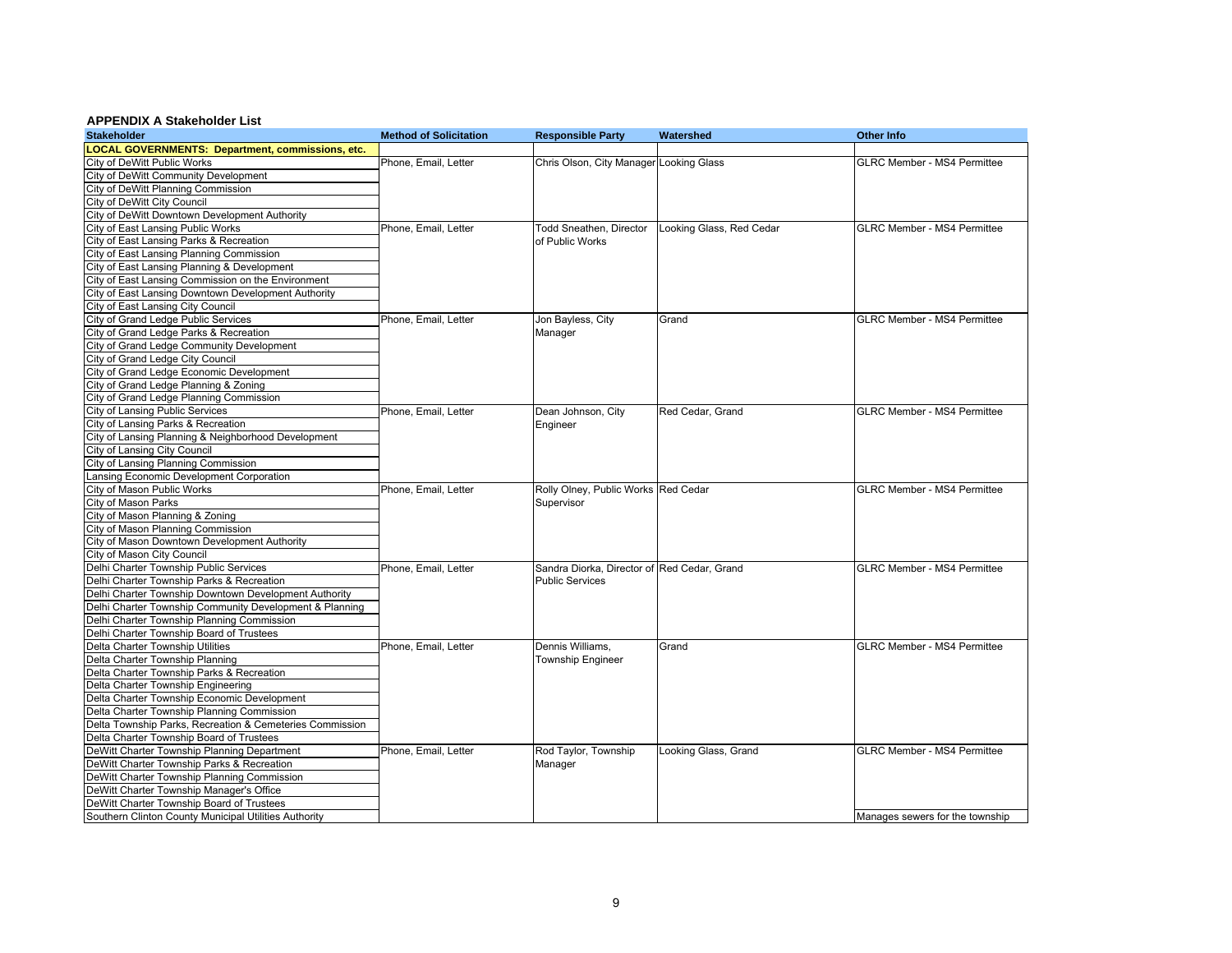| <b>Stakeholder</b>                                         | <b>Method of Solicitation</b> | <b>Responsible Party</b>       | Watershed                       | <b>Other Info</b>                  |  |  |
|------------------------------------------------------------|-------------------------------|--------------------------------|---------------------------------|------------------------------------|--|--|
| <b>LOCAL GOVERNMENTS: Department, commissions, etc.</b>    |                               |                                |                                 |                                    |  |  |
| ansing Charter Township Planning & Development             | Phone, Email, Letter          | John Daher, Township           | Looking Glass, Red Cedar, Grand | <b>GLRC Member - MS4 Permittee</b> |  |  |
| ansing Charter Township - Westside Water                   |                               | Supervisor                     |                                 |                                    |  |  |
| ansing Charter Township Planning Commission                |                               |                                |                                 |                                    |  |  |
| ansing Charter Township Board of Trustees                  |                               |                                |                                 |                                    |  |  |
| Meridian Charter Township Public Works & Engineering       | Phone, Email, Letter          | Ray Severy, Township           | Looking Glass, Red Cedar        | <b>GLRC Member - MS4 Permittee</b> |  |  |
| Meridian Charter Township Parks & Recreation               |                               | Engineer, Public Works         |                                 |                                    |  |  |
| Meridian Charter Township Community Planning & Development |                               |                                |                                 |                                    |  |  |
| Meridian Charter Township Downtown Development Authority   |                               |                                |                                 |                                    |  |  |
| Meridian Charter Township Economic Development Corp.       |                               |                                |                                 |                                    |  |  |
| Meridian Charter Township Environmental Commission         |                               |                                |                                 |                                    |  |  |
| Meridian Charter Township Land Preservation Advisory Board |                               |                                |                                 |                                    |  |  |
| Meridian Charter Township Park Commission                  |                               |                                |                                 |                                    |  |  |
| Meridian Charter Township Planning Commission              |                               |                                |                                 |                                    |  |  |
| Meridian Charter Township Board                            |                               |                                |                                 |                                    |  |  |
| Oneida Charter Township Board of Trustees                  | Phone, Email, Letter          | Don Cooley, Township           | Grand                           | <b>GLRC</b> Member                 |  |  |
| Oneida Charter Township Planning Commission                |                               | Supervisor                     |                                 |                                    |  |  |
| Windsor Charter Township Board of Trustees                 | Phone, Email, Letter          | Sue Butler, Township           |                                 | <b>GLRC</b> Member                 |  |  |
| Windsor Charter Township Planning Commission               |                               | Supervisor                     |                                 |                                    |  |  |
| <b>Clinton County Drain Commissioner</b>                   | Phone, Email, Letter          | Phil Hanses, Drain             | Looking Glass, Red Cedar, Grand | <b>GLRC Member - MS4 Permittee</b> |  |  |
| Clinton County Road Commission                             |                               | Commissioner                   |                                 |                                    |  |  |
| <b>Clinton County Public Works</b>                         |                               |                                |                                 |                                    |  |  |
| Clinton County Planning & Zoning                           |                               |                                |                                 |                                    |  |  |
| Clinton County Parks & Recreation/Greenspace               |                               |                                |                                 |                                    |  |  |
| <b>Clinton County Community Development</b>                |                               |                                |                                 |                                    |  |  |
| Clinton County Board of Commissioners                      |                               |                                |                                 |                                    |  |  |
| <b>Clinton Conservation District</b>                       |                               |                                |                                 |                                    |  |  |
| Clinton County Planning Commission                         |                               |                                |                                 |                                    |  |  |
| Mid-Michigan District Health Department                    |                               |                                |                                 |                                    |  |  |
| <b>Clinton County Economic Alliance</b>                    |                               |                                |                                 |                                    |  |  |
| Eaton County Drain Commissioner                            | Phone, Email, Letter          | Dick Brown, Deputy Drain Grand |                                 | <b>GLRC Member - MS4 Permittee</b> |  |  |
| Eaton County Road Commission                               |                               | Commissioner                   |                                 |                                    |  |  |
| Eaton County Planning Commission                           |                               |                                |                                 |                                    |  |  |
| <b>Eaton County Parks</b>                                  |                               |                                |                                 |                                    |  |  |
| Eaton County Community Development                         |                               |                                |                                 |                                    |  |  |
| <b>Eaton Conservation District</b>                         |                               |                                |                                 |                                    |  |  |
| Barry-Eaton District Health Department                     |                               |                                |                                 |                                    |  |  |
| Eaton County Board of Commissioners                        |                               |                                |                                 |                                    |  |  |
| Ingham County Drain Commissioner                           | Phone, Email, Letter          | Paul Pratt, Deputy Drain       | Looking Glass, Red Cedar, Grand | <b>GLRC Member - MS4 Permittee</b> |  |  |
| Ingham County Road Commission                              |                               | Commissioner                   |                                 |                                    |  |  |
| Ingham County Parks & Recreation                           |                               |                                |                                 |                                    |  |  |
| Ingham County Economic Development Corporation             |                               |                                |                                 |                                    |  |  |
| Ingham Conservation District                               |                               |                                |                                 |                                    |  |  |
| Ingham County Environmental Affairs Committee              |                               |                                |                                 |                                    |  |  |
| Ingham County Agricultural Preservation Board              |                               |                                |                                 |                                    |  |  |
| Ingham County Health Department                            |                               |                                |                                 |                                    |  |  |
| Ingham County Board of Commissioners                       |                               |                                |                                 |                                    |  |  |
| Village of Dimondale Planning Commission                   | Phone, Email, Letter          | <b>GLRC</b> Coordinator        | Grand                           | MS4 Jurisdictional Permittee       |  |  |
| Village of Dimondale Public Works                          |                               |                                |                                 |                                    |  |  |
| Village of Dimondale Village Council                       |                               |                                |                                 |                                    |  |  |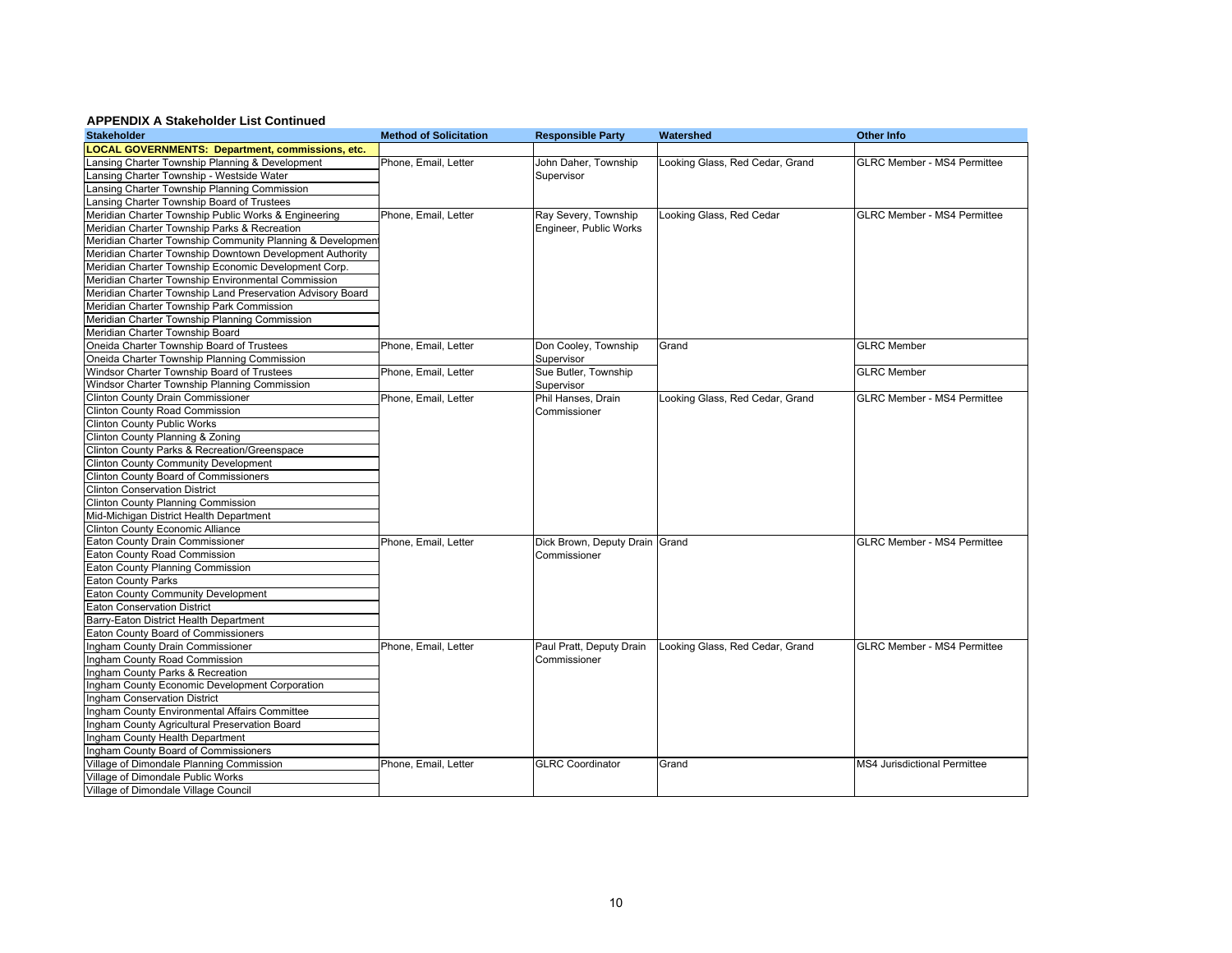| <b>Stakeholder</b>                                    | <b>Method of Solicitation</b>       | <b>Responsible Party</b> | <b>Watershed</b>                | <b>Other Info</b>                   |
|-------------------------------------------------------|-------------------------------------|--------------------------|---------------------------------|-------------------------------------|
| <b>School Districts, Colleges</b>                     |                                     |                          |                                 |                                     |
| Michigan State University/Institute of Water Research | Phone, Email, Letter                | <b>GLRC Coordinator</b>  | <b>Red Cedar</b>                | <b>GLRC Member - MS4 Permittee</b>  |
| Michigan State University Extension - Eaton County    | Phone, Email, Letter                | <b>GLRC</b> Coordinator  | Grand                           |                                     |
| Michigan State University Extension - Ingham County   | Phone, Email, Letter                | <b>GLRC Coordinator</b>  | Looking Glass, Grand, Red Cedar |                                     |
| Michigan State University Extension - Clinton County  | Phone, Email, Letter                | <b>GLRC Coordinator</b>  | Looking Glass, Grand, Red Cedar |                                     |
| DeWitt Public Schools (Grounds & Maintenance)         | Phone, Email, Letter                | DeWitt Schools Rep       | Looking Glass, Grand            | <b>GLRC Member - MS4 Permittee</b>  |
| Lansing Public Schools (Grounds & Maintenance)        | Phone, Email, Letter                | Dean Johnson             | Grand, Red Cedar                | <b>GLRC Member - MS4 Permittee</b>  |
| Lansing Community College                             | Phone, Email, Letter                | Dean Johnson             | Grand                           | <b>MS4 Jurisdictional Permittee</b> |
| <b>East Lansing Public Schools</b>                    | Phone, Email, Letter                | Todd Sneathen            | Looking Glass, Red Cedar        | <b>Nested School District</b>       |
| <b>Mason Public Schools</b>                           | Phone, Email, Letter                | <b>Rolly Olney</b>       | <b>Red Cedar</b>                | <b>Nested School District</b>       |
| <b>Holt Public Schools</b>                            | Phone, Email, Letter                | Sandra Diorka            | Grand, Red Cedar                | <b>Nested School District</b>       |
| <b>Waverly Public Schools</b>                         | Personal contact with key personnel | Lansing Township         | Grand                           | <b>MS4 Jurisdictional Permittee</b> |
| <b>Haslett Public Schools</b>                         | Phone, Email, Letter                | <b>Ray Severy</b>        | Looking Glass, Red Cedar        | <b>MS4 Jurisdictional Permittee</b> |
| <b>Grand Ledge Public Schools</b>                     | Phone, Email, Letter                | Jon Bayless              | Grand                           | <b>MS4 Jurisdictional Permittee</b> |
| Okemos Public Schools                                 | Phone, Email, Letter                | Ray Severy               | <b>Red Cedar</b>                | <b>MS4 Jurisdictional Permittee</b> |
| Lansing Catholic Central                              | Phone, Email, Letter                | Dean Johnson             | <b>Red Cedar</b>                |                                     |
| <b>MSU Physical Plant</b>                             | Email and phone call follow-up      | Ruth Kline-Robach        | <b>Red Cedar</b>                |                                     |
| MSU Fisheries & Wildlife Club                         | Email and phone call follow-up      | Ruth Kline-Robach        | <b>Red Cedar</b>                |                                     |
| MSU Office of Campus Sustainability                   | Email and phone call follow-up      | Ruth Kline-Robach        | <b>Red Cedar</b>                |                                     |
| MSU Office of Env. Health & Safety                    | Email and phone call follow-up      | Ruth Kline-Robach        | <b>Red Cedar</b>                |                                     |
| <b>MSU Land Management Office</b>                     | Email and phone call follow-up      | Ruth Kline-Robach        | <b>Red Cedar</b>                |                                     |
| MSU Campus Planning and Admin                         | Email and phone call follow-up      | Ruth Kline-Robach        | <b>Red Cedar</b>                |                                     |
| <b>MSU Residential &amp; Hosp. Services</b>           | Email and phone call follow-up      | Ruth Kline-Robach        | <b>Red Cedar</b>                |                                     |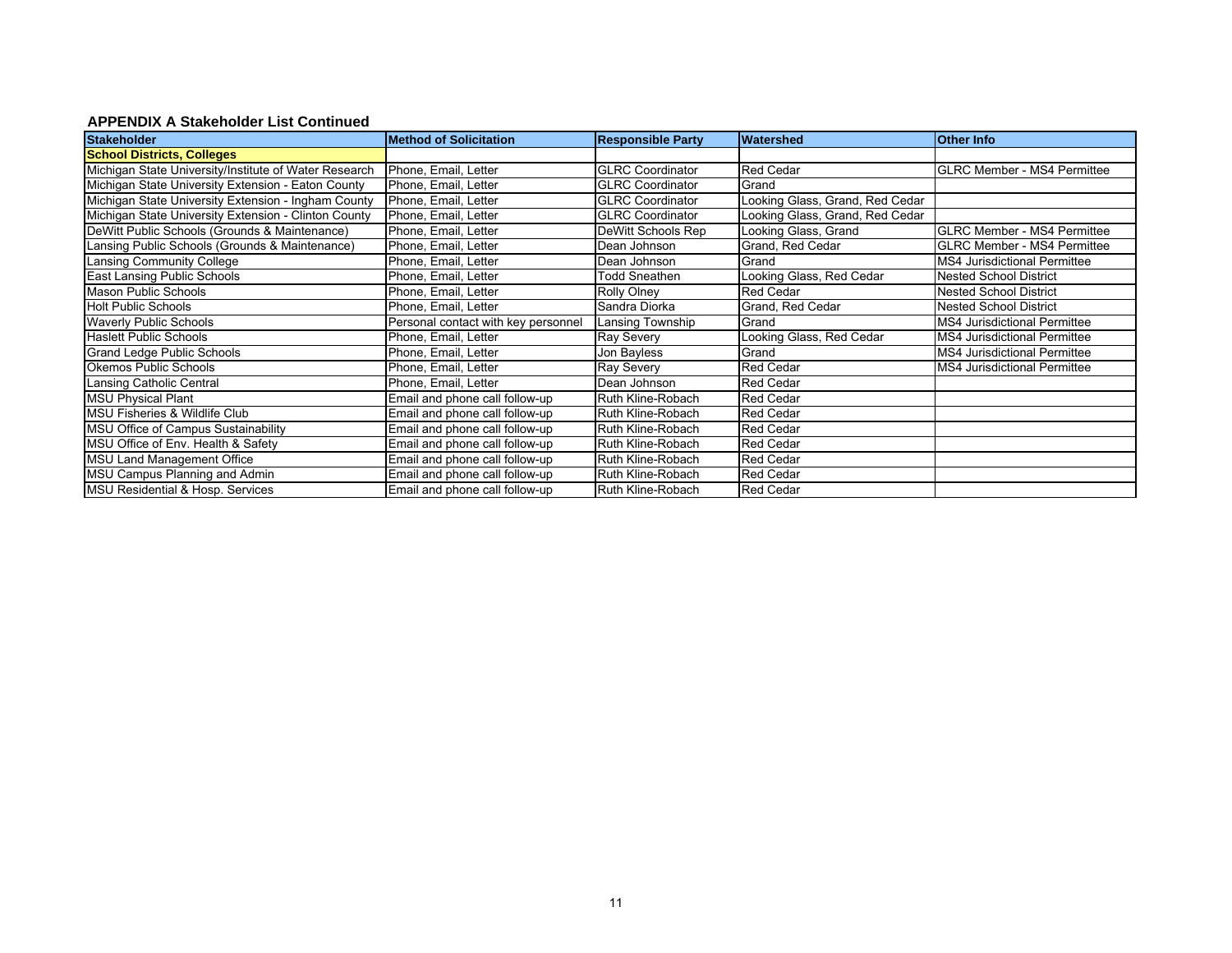| <b>Stakeholder</b>              | <b>Method of Solicitation</b>  | <b>Responsible Party</b>                               | Watershed                       | <b>Other Info</b>                     |  |  |
|---------------------------------|--------------------------------|--------------------------------------------------------|---------------------------------|---------------------------------------|--|--|
| <b>Local Businesses</b>         |                                |                                                        |                                 |                                       |  |  |
| <b>City Pulse</b>               | Letter                         | GLRC Coordinator, PEP & Watershed Committee            | Red Cedar, Grand, Looking Glass |                                       |  |  |
| Lansing State Journal           | Letter                         | GLRC Coordinator, PEP & Watershed Committee            | Red Cedar, Grand, Looking Glass |                                       |  |  |
| <b>Community Newspapers</b>     | Letter                         | GLRC Coordinator, PEP & Watershed Committee            | Red Cedar, Grand, Looking Glass |                                       |  |  |
| General Motors, MLC             | Personal contact w/Jim Redwine | Lansing Township                                       | Grand                           |                                       |  |  |
| <b>Consumers Energy</b>         | Letter                         | GLRC Coordinator, PEP & Watershed Committee            | Red Cedar, Grand, Looking Glass |                                       |  |  |
| <b>Schroeder Homes</b>          | Letter                         | GLRC Coordinator, PEP & Watershed Committee            | Looking Glass                   |                                       |  |  |
| TA Forsberg                     | Letter                         | GLRC Coordinator, PEP & Watershed Committee            | Looking Glass                   |                                       |  |  |
| Motz Homes                      | Letter                         | GLRC Coordinator, PEP & Watershed Committee            | Looking Glass                   |                                       |  |  |
| <b>D.L. Kesler Construction</b> | Letter                         | GLRC Coordinator, PEP & Watershed Committee            | <b>Looking Glass</b>            |                                       |  |  |
| <b>Vlahkis Commercial</b>       | Letter                         | GLRC Coordinator, PEP & Watershed Committee            | Looking Glass                   |                                       |  |  |
| <b>Looking Glass Builders</b>   | Letter                         | GLRC Coordinator, PEP & Watershed Committee            | Looking Glass                   |                                       |  |  |
| The Beicke Group                | Letter                         | GLRC Coordinator, PEP & Watershed Committee            | Looking Glass                   |                                       |  |  |
| <b>DTN Management</b>           | Letter                         | GLRC Coordinator, PEP & Watershed Committee            | <b>Looking Glass</b>            |                                       |  |  |
| Gilbert M. White Realtor        | Letter                         | GLRC Coordinator, PEP & Watershed Committee            | <b>Looking Glass</b>            |                                       |  |  |
| John Henry Company              | Letter                         | GLRC Coordinator, PEP & Watershed Committee            | <b>Looking Glass</b>            |                                       |  |  |
| <b>Allied Disposal</b>          | Letter                         | GLRC Coordinator, PEP & Watershed Committee            | Looking Glass                   |                                       |  |  |
| Daggett Container Service       | Letter                         | GLRC Coordinator, PEP & Watershed Committee            | Looking Glass                   |                                       |  |  |
| Dart Container                  | Letter                         | GLRC Coordinator, PEP & Watershed Committee            | <b>Red Cedar</b>                |                                       |  |  |
| Walnut Hills Country Club       | Letter                         | GLRC Coordinator, PEP & Watershed Committee            | <b>Looking Glass</b>            |                                       |  |  |
| Prair Creek Golf Course         | Letter                         | GLRC Coordinator, PEP & Watershed Committee            | Looking Glass                   |                                       |  |  |
| Keilen Farms                    | Letter                         | GLRC Coordinator, PEP & Watershed Committee            | Looking Glass                   |                                       |  |  |
| <b>Michigan Options</b>         | Letter                         | GLRC Coordinator, PEP & Watershed Committee            | Red Cedar, Grand, Looking Glass |                                       |  |  |
| Lansing Mall                    | Letter                         | GLRC Coordinator, PEP & Watershed Committee            | Grand                           |                                       |  |  |
| Barnhart & Sons                 | Phone                          | Jim Barnhart                                           | Red Cedar, Grand                | 517-646-6926                          |  |  |
| <b>KEBS Inc.</b>                | Phone                          | GLRC Coordinator, PEP & Watershed Committee            | Red Cedar, Grand                | 517-339-1014                          |  |  |
| <b>DTN Management</b>           | Phone/email                    | GLRC Coordinator, PEP & Watershed Committee            | Red Cedar, Grand                | 517-371-5300 dtn@dtnmgt.com           |  |  |
| E.T. McKenzie                   | Phone                          | GLRC Coordinator, PEP & Watershed Committee            | Red Cedar, Grand                | 517-371-5300                          |  |  |
| <b>LEDY Design Group</b>        | Phone                          | GLRC Coordinator, PEP & Watershed Committee            | Red Cedar, Grand                | 517-393-3773                          |  |  |
| Eyde Company                    | Phone/email                    | GLRC Coordinator, PEP & Watershed Committee            | Red Cedar, Grand                | 517-351-2480 eydeco@eyde.com          |  |  |
| Dart Development                | Phone/email                    | Karl Griffin                                           | Red Cedar, Grand                | 517-2234 kgriffin@dartdevelopment.com |  |  |
| <b>Westridge Homes</b>          | Phone                          | <b>Bill Cooney</b>                                     | Red Cedar, Grand                | 517-699-1100                          |  |  |
| Coldwell Hubbell Briarwood      | Phone                          | Robert Hubbell                                         | Red Cedar, Grand                | 517-694-7393                          |  |  |
| Mitch Fannon - Developer        | Phone                          | Mitch Fannon                                           | Red Cedar, Grand                | 517-290-8050                          |  |  |
| <b>DTN Corporation</b>          | contact Nick Uppal             | Lansing Township                                       | <b>Red Cedar</b>                |                                       |  |  |
| <b>Granger Company</b>          | Keith Granger                  | Lansing Township                                       | Looking Glass                   |                                       |  |  |
| Eastwood Towne Center           | <b>Emily DesRochers</b>        | Lansing Township                                       | Looking Glass                   |                                       |  |  |
| <b>Waverly Golf Course</b>      | Lansing Mayor's Office         | Lansing Township                                       | <b>Grand River</b>              |                                       |  |  |
| Downtown Development Authority  | Steven Hayward                 | Lansing Township                                       | Grand, Looking Glass            |                                       |  |  |
| The State News                  | Email and phone call follow-up | Ruth Kline-Robach                                      | <b>Red Cedar</b>                |                                       |  |  |
| Go Lansing Go Green             | Email, Letter, Phone           | <b>GLRC Coordinator, PEP &amp; Watershed Committee</b> | Red Cedar, Grand                |                                       |  |  |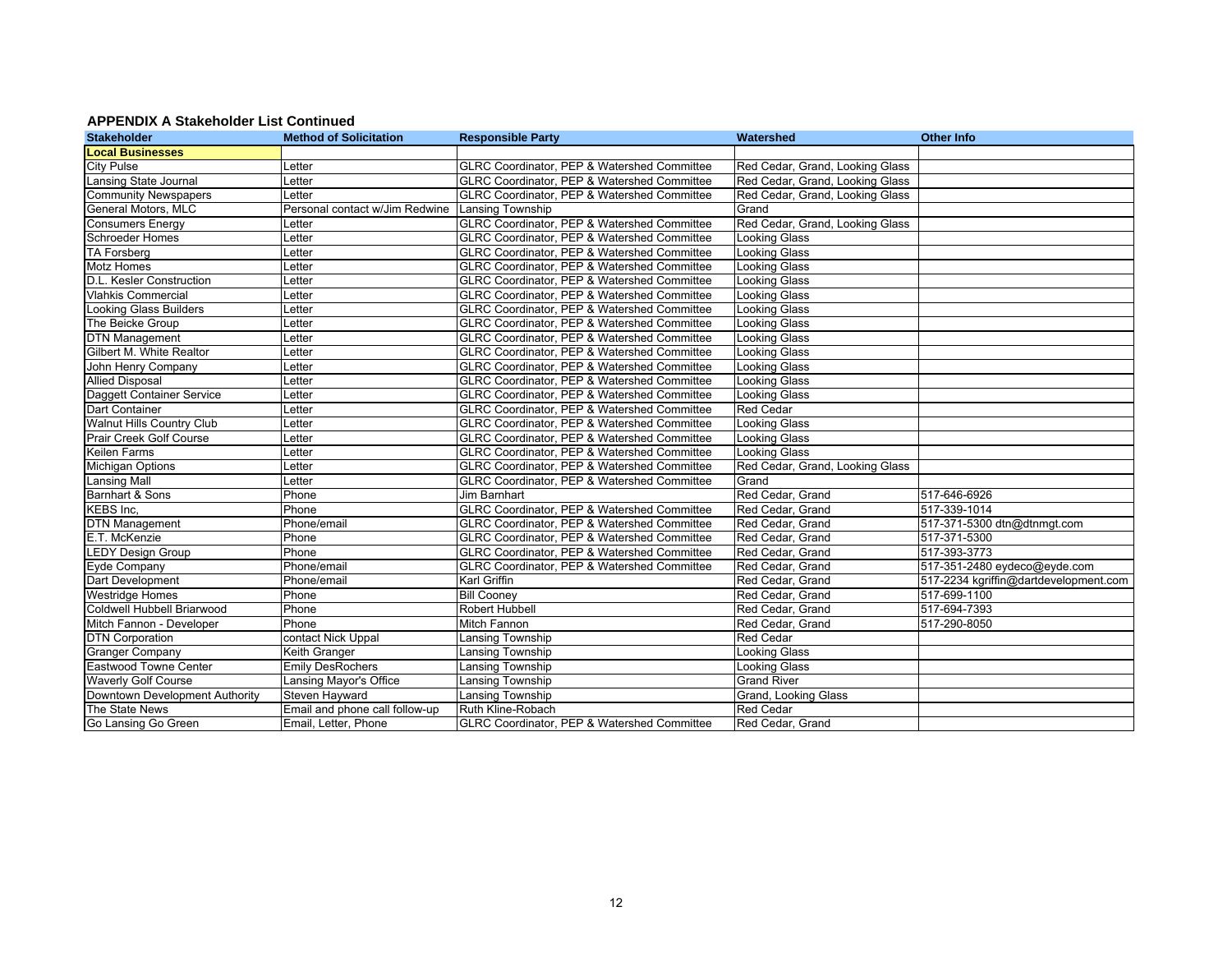| <b>Stakeholder</b>                                  |        | <b>Method of Solicitation Responsible Party</b> | <b>Watershed/Location</b> | <b>Other Info</b> |
|-----------------------------------------------------|--------|-------------------------------------------------|---------------------------|-------------------|
| <b>Neighborhood Associations &amp; Civic Groups</b> |        |                                                 |                           |                   |
| Association for the Bingham Community               | Letter | GLRC Coordinator, PEP & Watershed Committee     | Red Cedar, Grand          |                   |
| Cherry Hill Neighborhood Association                | Letter | GLRC Coordinator, PEP & Watershed Committee     | Red Cedar, Looking Glass  |                   |
| Averill Wood Neighborhood Association               | Letter | GLRC Coordinator, PEP & Watershed Committee     | Red Cedar, Grand          |                   |
| Churchill Downs Community Association               | Letter | GLRC Coordinator, PEP & Watershed Committee     | Red Cedar, Grand          |                   |
| Bassett Park Neighborhood Association               | Letter | GLRC Coordinator, PEP & Watershed Committee     | Red Cedar, Grand          |                   |
| Coachlight Neighborhood Association                 | Letter | GLRC Coordinator, PEP & Watershed Committee     | Red Cedar, Grand          |                   |
| C.A.R.S.                                            | Letter | GLRC Coordinator, PEP & Watershed Committee     | Red Cedar, Grand          |                   |
| Colonial Village Neighborhood Association           | Letter | GLRC Coordinator, PEP & Watershed Committee     | Red Cedar, Grand          |                   |
| Shady Oaks Neighborhood Association                 | Letter | GLRC Coordinator, PEP & Watershed Committee     | Red Cedar, Grand          |                   |
| We Care Neighborhood Association                    | Letter | GLRC Coordinator, PEP & Watershed Committee     | Red Cedar, Grand          |                   |
| <b>Shepard Street United Neighbors</b>              | Letter | GLRC Coordinator, PEP & Watershed Committee     | Red Cedar, Grand          |                   |
| Westside Neighborhood Association                   | Letter | GLRC Coordinator, PEP & Watershed Committee     | Red Cedar, Grand          |                   |
| Square One                                          | Letter | GLRC Coordinator, PEP & Watershed Committee     | Red Cedar, Grand          |                   |
| Wexford Heights Neighborhood Association            | Letter | GLRC Coordinator, PEP & Watershed Committee     | Red Cedar, Grand          |                   |
| Turner-Dodge Neighborhood Association               | Letter | GLRC Coordinator, PEP & Watershed Committee     | Red Cedar, Grand          |                   |
| Wood-Mere Neighborhood Organization                 | Letter | GLRC Coordinator, PEP & Watershed Committee     | Red Cedar, Grand          |                   |
| Walnut Neighborhood Organization                    | Letter | GLRC Coordinator, PEP & Watershed Committee     | Red Cedar, Grand          |                   |
| Oak Park Neighborhood Association                   | Letter | GLRC Coordinator, PEP & Watershed Committee     | Red Cedar, Grand          |                   |
| Quentin Park Neighborhood Association               | Letter | GLRC Coordinator, PEP & Watershed Committee     | Red Cedar, Grand          |                   |
| Old Everett Neighborhood Association                | Letter | GLRC Coordinator, PEP & Watershed Committee     | Red Cedar, Grand          |                   |
| Renaissance Neighborhood Association                | Letter | GLRC Coordinator, PEP & Watershed Committee     | Red Cedar, Grand          |                   |
| Old Forest Neighborhood Association                 | Letter | GLRC Coordinator, PEP & Watershed Committee     | Red Cedar, Grand          |                   |
| River Forest Neighborhood Association               | Letter | GLRC Coordinator, PEP & Watershed Committee     | Red Cedar, Grand          |                   |
| Old Oakland Neighborhood Organization               | Letter | GLRC Coordinator, PEP & Watershed Committee     | Red Cedar, Grand          |                   |
| <b>River Point Organization</b>                     | Letter | GLRC Coordinator, PEP & Watershed Committee     | Red Cedar, Grand          |                   |
| P.L.A.C.E.                                          | Letter | GLRC Coordinator, PEP & Watershed Committee     | Red Cedar, Grand          |                   |
| Riverside Neighborhood Association                  | Letter | GLRC Coordinator, PEP & Watershed Committee     | Red Cedar, Grand          |                   |
| Potter/Walsh Neighborhood Organization              | Letter | GLRC Coordinator, PEP & Watershed Committee     | Red Cedar, Grand          |                   |
| Sagamore Hill Neighborhood Association              | Letter | GLRC Coordinator, PEP & Watershed Committee     | Red Cedar, Grand          |                   |
| <b>Hosmer Street Neighbors</b>                      | Letter | GLRC Coordinator, PEP & Watershed Committee     | Red Cedar, Grand          |                   |
| _ewton/Rich Neighborhood Association                | Letter | GLRC Coordinator, PEP & Watershed Committee     | Red Cedar, Grand          |                   |
| Hull Ct. Park Neighborhood Organization             | Letter | GLRC Coordinator, PEP & Watershed Committee     | Red Cedar, Grand          |                   |
| Moores Park Neighborhood Organization               | Letter | GLRC Coordinator, PEP & Watershed Committee     | Red Cedar, Grand          |                   |
| Hunter Park East Residential Organization           | Letter | GLRC Coordinator, PEP & Watershed Committee     | Red Cedar, Grand          |                   |
| Neighbors United in Action                          | Letter | GLRC Coordinator, PEP & Watershed Committee     | Red Cedar, Grand          |                   |
| Hunter Park West                                    | Letter | GLRC Coordinator, PEP & Watershed Committee     | Red Cedar, Grand          |                   |
| North Lansing Community Association                 | Letter | GLRC Coordinator, PEP & Watershed Committee     | Red Cedar, Grand          |                   |
| Knollwood/Willow Neighborhood Association           | Letter | GLRC Coordinator, PEP & Watershed Committee     | Red Cedar, Grand          |                   |
| Northtown                                           | Letter | GLRC Coordinator, PEP & Watershed Committee     | <b>Red Cedar</b>          |                   |
| ansing-Eaton Neighborhood Organization              | Letter | GLRC Coordinator, PEP & Watershed Committee     | Red Cedar, Grand          |                   |
| Northwest Neighborhood Alliance                     | Letter | GLRC Coordinator, PEP & Watershed Committee     | Red Cedar, Grand          |                   |
| <b>Creston Area Neighbors</b>                       | Letter | GLRC Coordinator, PEP & Watershed Committee     | Red Cedar, Grand          |                   |
| <b>Fabulous Acres</b>                               | Letter | GLRC Coordinator, PEP & Watershed Committee     | Red Cedar, Grand          |                   |
| Downtown Neighborhood Association                   | Letter | GLRC Coordinator, PEP & Watershed Committee     | Red Cedar, Grand          |                   |
| <b>Fairview Area Interested Residents</b>           | Letter | GLRC Coordinator, PEP & Watershed Committee     | Red Cedar, Grand          |                   |
| East Battenfield Neighborhood Association and Watch | Letter | GLRC Coordinator, PEP & Watershed Committee     | Red Cedar, Grand          |                   |
| <b>Forest View Citizens Association</b>             | Letter | GLRC Coordinator, PEP & Watershed Committee     | Red Cedar, Grand          |                   |
| Eastern Neighbors                                   | Letter | GLRC Coordinator, PEP & Watershed Committee     | Red Cedar, Grand          |                   |
| Genesee Neighborhood Association                    | Letter | GLRC Coordinator, PEP & Watershed Committee     | Red Cedar, Grand          |                   |
| Eastfield Neighborhood Association                  | Letter | GLRC Coordinator, PEP & Watershed Committee     | Red Cedar, Grand          |                   |
| <b>Green Oaks</b>                                   | Letter | GLRC Coordinator, PEP & Watershed Committee     | Red Cedar, Grand          |                   |
|                                                     |        |                                                 |                           |                   |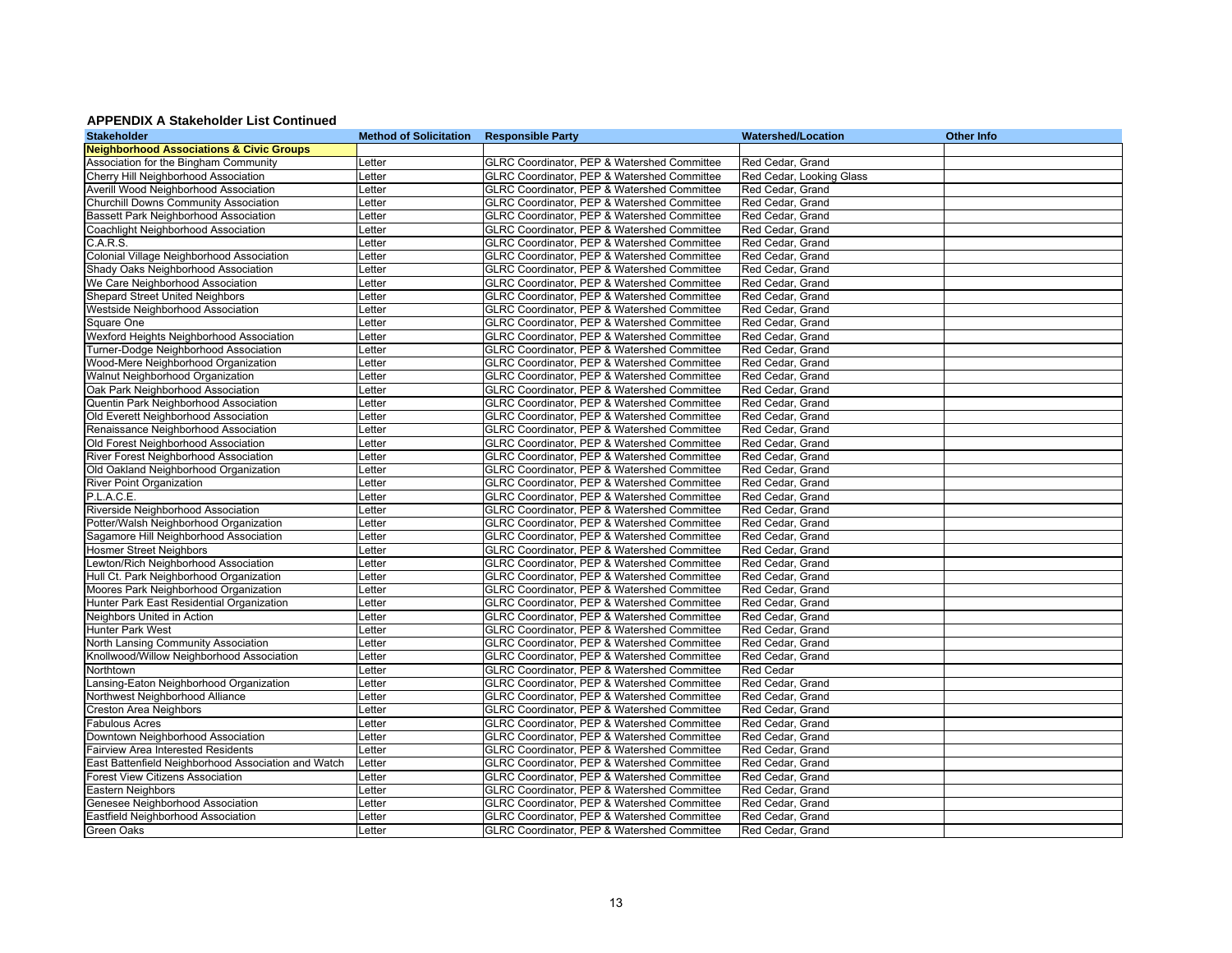| Method of Solicitation Responsible Party<br><b>Stakeholder</b> |        |                                                        | <b>Watershed/Location</b>       | <b>Other Info</b> |
|----------------------------------------------------------------|--------|--------------------------------------------------------|---------------------------------|-------------------|
| <b>Neighborhood Associations &amp; Civic Groups</b>            |        |                                                        |                                 |                   |
| Eastside Neighborhood Organization                             | Letter | GLRC Coordinator, PEP & Watershed Committee            | Red Cedar, Grand                |                   |
| Groesbeck Area Neighborhood Association                        | Letter | <b>GLRC Coordinator, PEP &amp; Watershed Committee</b> | Red Cedar, Grand                |                   |
| Meridian Environmental Commission                              | Letter | GLRC Coordinator, PEP & Watershed Committee            | Red Cedar, Looking Glass        |                   |
| Meridian Garden Club                                           | Letter | GLRC Coordinator, PEP & Watershed Committee            | Red Cedar, Looking Glass        |                   |
| <b>Harris Nature Center</b>                                    | Letter | GLRC Coordinator, PEP & Watershed Committee            | Red Cedar, Looking Glass        |                   |
| Nokomis Learning Center                                        | Letter | GLRC Coordinator, PEP & Watershed Committee            | Red Cedar, Looking Glass        |                   |
| ansing Neighborhood Council                                    | Letter | GLRC Coordinator, PEP & Watershed Committee            | Red Cedar, Grand                |                   |
| Mid-Michigan Environmental Action Council                      | Letter | GLRC Coordinator, PEP & Watershed Committee            | Red Cedar, Grand, Looking Glass |                   |
| <b>Urban Options</b>                                           | Letter | GLRC Coordinator, PEP & Watershed Committee            | Red Cedar, Looking Glass        |                   |
| Lansing Regional Chamber of Commerce                           | Letter | GLRC Coordinator, PEP & Watershed Committee            | Red Cedar, Grand, Looking Glass |                   |
| Delta-Side Business Association                                | Letter | GLRC Coordinator, PEP & Watershed Committee            | Grand                           |                   |
| Greater Lansing Hispanic Chamber of Commerce                   | Letter | GLRC Coordinator, PEP & Watershed Committee            | Red Cedar, Grand                |                   |
| Lansing Area Hispanic Business Association                     | Letter | GLRC Coordinator, PEP & Watershed Committee            | Red Cedar, Looking Glass        |                   |
| Meridian Area Business Association                             | Letter | GLRC Coordinator, PEP & Watershed Committee            | Red Cedar, Looking Glass        |                   |
| South Lansing Business Association                             | Letter | GLRC Coordinator, PEP & Watershed Committee            | Red Cedar, Grand                |                   |
| Michigan Kiwanis                                               | Letter | GLRC Coordinator, PEP & Watershed Committee            | <b>Red Cedar</b>                |                   |
| East Lansing/Meridian Lions Club                               | Letter | GLRC Coordinator, PEP & Watershed Committee            | Red Cedar, Looking Glass        |                   |
| <b>Holt Lions Club</b>                                         | Letter | GLRC Coordinator, PEP & Watershed Committee            | <b>Red Cedar</b>                |                   |
| Lansing Host Lions Club                                        | Letter | GLRC Coordinator, PEP & Watershed Committee            | Red Cedar, Grand, Looking Glass |                   |
| North Lansing Lions Club                                       | Letter | GLRC Coordinator, PEP & Watershed Committee            | <b>Looking Glass</b>            |                   |
| St. Stephan's Community Lions Club                             | Letter | GLRC Coordinator, PEP & Watershed Committee            | Red Cedar, Grand                |                   |
| Mason Lions Club                                               | Letter | GLRC Coordinator, PEP & Watershed Committee            | <b>Red Cedar</b>                |                   |
| <b>Williamston Lions Club</b>                                  | Letter | GLRC Coordinator, PEP & Watershed Committee            | <b>Red Cedar</b>                |                   |
| Dimondale Lions Club                                           | Letter | GLRC Coordinator, PEP & Watershed Committee            | <b>Red Cedar</b>                |                   |
| Grand Ledge Lions Club                                         | Letter | GLRC Coordinator, PEP & Watershed Committee            | Grand                           |                   |
| Lansing Delta Lions Club                                       | Letter | GLRC Coordinator, PEP & Watershed Committee            | Red Cedar, Grand                |                   |
| Grand Ledge Lioness Club                                       | Letter | GLRC Coordinator, PEP & Watershed Committee            | Lansing                         |                   |
| St. Stephen's Leo Club                                         | Letter | GLRC Coordinator, PEP & Watershed Committee            | Lansing                         |                   |
| Springbrook Homeowners Association                             | Letter | GLRC Coordinator, PEP & Watershed Committee            | <b>Looking Glass</b>            |                   |
| Springbok Hills Homeowners Association                         | Letter | GLRC Coordinator, PEP & Watershed Committee            | Looking Glass                   |                   |
| Lake Geneva Property Owners Association                        | Letter | GLRC Coordinator, PEP & Watershed Committee            | Looking Glass                   |                   |
| Millbrook Meadows Homeowners Association                       | Letter | GLRC Coordinator, PEP & Watershed Committee            | <b>Looking Glass</b>            |                   |
| Abbot Parkside Homeowners Association                          | Letter | GLRC Coordinator, PEP & Watershed Committee            | <b>Looking Glass</b>            |                   |
| Pinecrest Neighborhood Association                             | Letter | GLRC Coordinator, PEP & Watershed Committee            | <b>Looking Glass</b>            |                   |
| Heritage Glen Homeowners Association                           | Letter | GLRC Coordinator, PEP & Watershed Committee            | <b>Looking Glass</b>            |                   |
| <b>Tmarisk Neighborhood Association</b>                        | Letter | GLRC Coordinator, PEP & Watershed Committee            | <b>Looking Glass</b>            |                   |
| Whitehills Neighborhood Association                            | Letter | GLRC Coordinator, PEP & Watershed Committee            | <b>Looking Glass</b>            |                   |
| <b>Crossings Homeowners Association</b>                        | Letter | GLRC Coordinator, PEP & Watershed Committee            | Looking Glass                   |                   |
| Rosewood Hill Homeowners Association                           | Letter | GLRC Coordinator, PEP & Watershed Committee            | <b>Looking Glass</b>            |                   |
| Lakeside Preserve Homeowners Association                       | Letter | GLRC Coordinator, PEP & Watershed Committee            | Looking Glass                   |                   |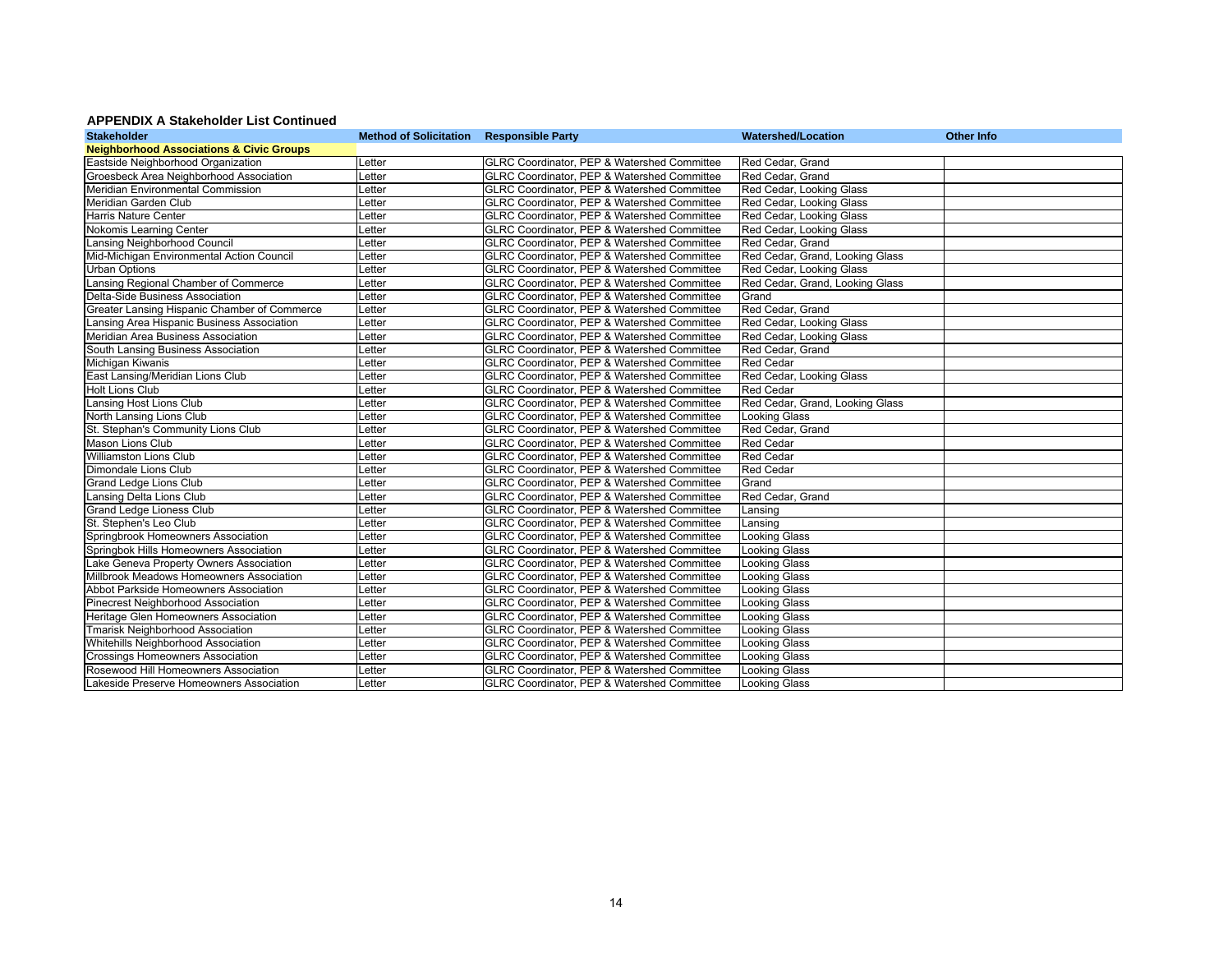| <b>Stakeholder</b>                                                               | <b>Method of Solicitation</b> | <b>Responsible Party</b>                                | Watershed                       | <b>Other Info</b>          |
|----------------------------------------------------------------------------------|-------------------------------|---------------------------------------------------------|---------------------------------|----------------------------|
| <b>Other Agencies &amp; Organizations</b>                                        |                               |                                                         |                                 |                            |
| Tri-County Regional Planning Commission                                          | Phone, Email, Letter          | GLRC Coordinator, PEP & Watershed Committees            | Looking Glass, Red Cedar, Grand |                            |
| Mid-Michigan Environmental Action Council                                        | Phone, Email, Letter          | GLRC Coordinator, PEP & Watershed Committees            | Looking Glass, Red Cedar, Grand |                            |
| Capital City Airport                                                             | Phone, Email, Letter          | GLRC Coordinator, PEP & Watershed Committees            | <b>Looking Glass</b>            | Nested under Ingham County |
| Greening Mid-Michigan Project Steering Committee                                 | Phone, Email, Letter          | GLRC Coordinator, PEP & Watershed Committees            | Looking Glass, Red Cedar, Grand |                            |
| Groundwater Management Board                                                     | Phone, Email, Letter          | <b>GLRC Coordinator, PEP &amp; Watershed Committees</b> | Looking Glass, Red Cedar, Grand |                            |
| Friends of the Looking Glass River                                               | Phone, Email, Letter          | GLRC Coordinator, PEP & Watershed Committees            | <b>Looking Glass</b>            |                            |
| <b>Woldumar Nature Center</b>                                                    | Phone, Email, Letter          | GLRC Coordinator, PEP & Watershed Committees            | Grand                           |                            |
| <b>Bengal Wildlife Center</b>                                                    | Phone, Email, Letter          | GLRC Coordinator, PEP & Watershed Committees            | <b>Looking Glass</b>            |                            |
| Fenner Nature Center                                                             | Phone, Email, Letter          | GLRC Coordinator, PEP & Watershed Committees            | <b>Red Cedar</b>                |                            |
| <b>Harris Nature Center</b>                                                      | Phone, Email, Letter          | GLRC Coordinator, PEP & Watershed Committees            | <b>Red Cedar</b>                |                            |
| <b>Trout Unlimited</b>                                                           | Phone, Email, Letter          | GLRC Coordinator, PEP & Watershed Committees            | Looking Glass, Red Cedar, Grand |                            |
| <b>Ducks Unlimited</b>                                                           | Phone, Email, Letter          | GLRC Coordinator, PEP & Watershed Committees            | Looking Glass, Red Cedar, Grand |                            |
| Pheasants Forever                                                                | Phone, Email, Letter          | GLRC Coordinator, PEP & Watershed Committees            | Looking Glass, Red Cedar, Grand |                            |
| Farm Bureau                                                                      | Phone, Email, Letter          | GLRC Coordinator, PEP & Watershed Committees            | Looking Glass, Red Cedar, Grand |                            |
| Grand River Expedition 2010                                                      | Phone, Email, Letter          | GLRC Coordinator, PEP & Watershed Committees            | Grand                           |                            |
| Friends of Lake Lansing                                                          | Phone, Email, Letter          | GLRC Coordinator, PEP & Watershed Committees            | <b>Red Cedar</b>                |                            |
| Looking Glass Sportsman Club                                                     | Phone, Email, Letter          | GLRC Coordinator, PEP & Watershed Committees            | <b>Looking Glass</b>            |                            |
| Michigan Environmental Council                                                   | Phone, Email, Letter          | <b>GLRC Coordinator, PEP &amp; Watershed Committees</b> | Looking Glass, Red Cedar, Grand |                            |
| Michigan United Conservation Club                                                | Phone, Email, Letter          | GLRC Coordinator, PEP & Watershed Committees            | Looking Glass, Red Cedar, Grand |                            |
| Michigan Department of Transportation                                            | Phone, Email, Letter          | GLRC Coordinator, PEP & Watershed Committees            | Looking Glass, Red Cedar, Grand |                            |
| Natural Resource Conservation Service (Clinton, Eaton, Ingh Phone, Email, Letter |                               | GLRC Coordinator, PEP & Watershed Committees            | Looking Glass, Red Cedar, Grand |                            |
| Friends of the Red Cedar (MSU Student Group)                                     | Phone. Email. Letter          | GLRC Coordinator, PEP & Watershed Committees            | <b>Red Cedar</b>                |                            |
| Friends of the Middle Grand River                                                | Phone, Email, Letter          | GLRC Coordinator, PEP & Watershed Committees            | Grand                           |                            |
| Sierra Club                                                                      | Phone, Email, Letter          | GLRC Coordinator, PEP & Watershed Committees            | Looking Glass, Red Cedar, Grand |                            |
| Resource Conservation & Development (Timberland & Potav Phone, Email, Letter     |                               | GLRC Coordinator, PEP & Watershed Committees            | Looking Glass, Red Cedar, Grand |                            |
| Chamber of Commerce                                                              | Phone, Email, Letter          | GLRC Coordinator, PEP & Watershed Committees            | Looking Glass, Red Cedar, Grand |                            |
| Lansing Economic Area Partnership, Inc.                                          | Phone, Email, Letter          | GLRC Coordinator, PEP & Watershed Committees            | Looking Glass, Red Cedar, Grand |                            |
| Michigan Department of Environmental Quality                                     | Phone, Email, Letter          | GLRC Coordinator, PEP & Watershed Committees            | Looking Glass, Red Cedar, Grand |                            |
| Michigan Department of Natural Resources                                         | Phone, Email, Letter          | GLRC Coordinator, PEP & Watershed Committees            | Looking Glass, Red Cedar, Grand |                            |
| Michigan Trails & Greenways Alliance                                             | Phone, Email, Letter          | GLRC Coordinator, PEP & Watershed Committees            | Looking Glass, Red Cedar, Grand |                            |
| Michigan Natural Features Inventory                                              | Phone, Email, Letter          | GLRC Coordinator, PEP & Watershed Committees            | Looking Glass, Red Cedar, Grand |                            |
| Lansing Board of Water & Light                                                   | Phone, Email, Letter          | GLRC Coordinator, PEP & Watershed Committees            | Looking Glass, Red Cedar, Grand |                            |
| Mid-Michigan Land Conservancy                                                    | Phone, Email, Letter          | GLRC Coordinator, PEP & Watershed Committees            | Looking Glass, Red Cedar, Grand |                            |
| Nature Conservancy                                                               | Phone, Email, Letter          | GLRC Coordinator, PEP & Watershed Committees            | Looking Glass, Red Cedar, Grand |                            |
| Michigan Land Trust                                                              | Phone, Email, Letter          | GLRC Coordinator, PEP & Watershed Committees            | Looking Glass, Red Cedar, Grand |                            |
| <b>Greater Lansing Realtor Association</b>                                       | Phone, Email, Letter          | GLRC Coordinator, PEP & Watershed Committees            | Looking Glass, Red Cedar, Grand |                            |
| Grand Ledge Chamber of Commerce                                                  | Phone, Email, Letter          | GLRC Coordinator, PEP & Watershed Committees            | Grand                           |                            |
| Greater Lansing Home Builders Association                                        | Phone, Email, Letter          | GLRC Coordinator, PEP & Watershed Committees            | Looking Glass, Red Cedar, Grand |                            |
| Friends of Eaton County Parks                                                    | Phone, Email, Letter          | GLRC Coordinator, PEP & Watershed Committees            | Grand                           |                            |
| <b>Friends of Carrier Creek</b>                                                  | Phone, Email, Letter          | GLRC Coordinator, PEP & Watershed Committees            | Grand                           |                            |
| Michigan Farm Bureau                                                             | Phone, Email, Letter          | GLRC Coordinator, PEP & Watershed Committees            | Looking Glass, Red Cedar, Grand |                            |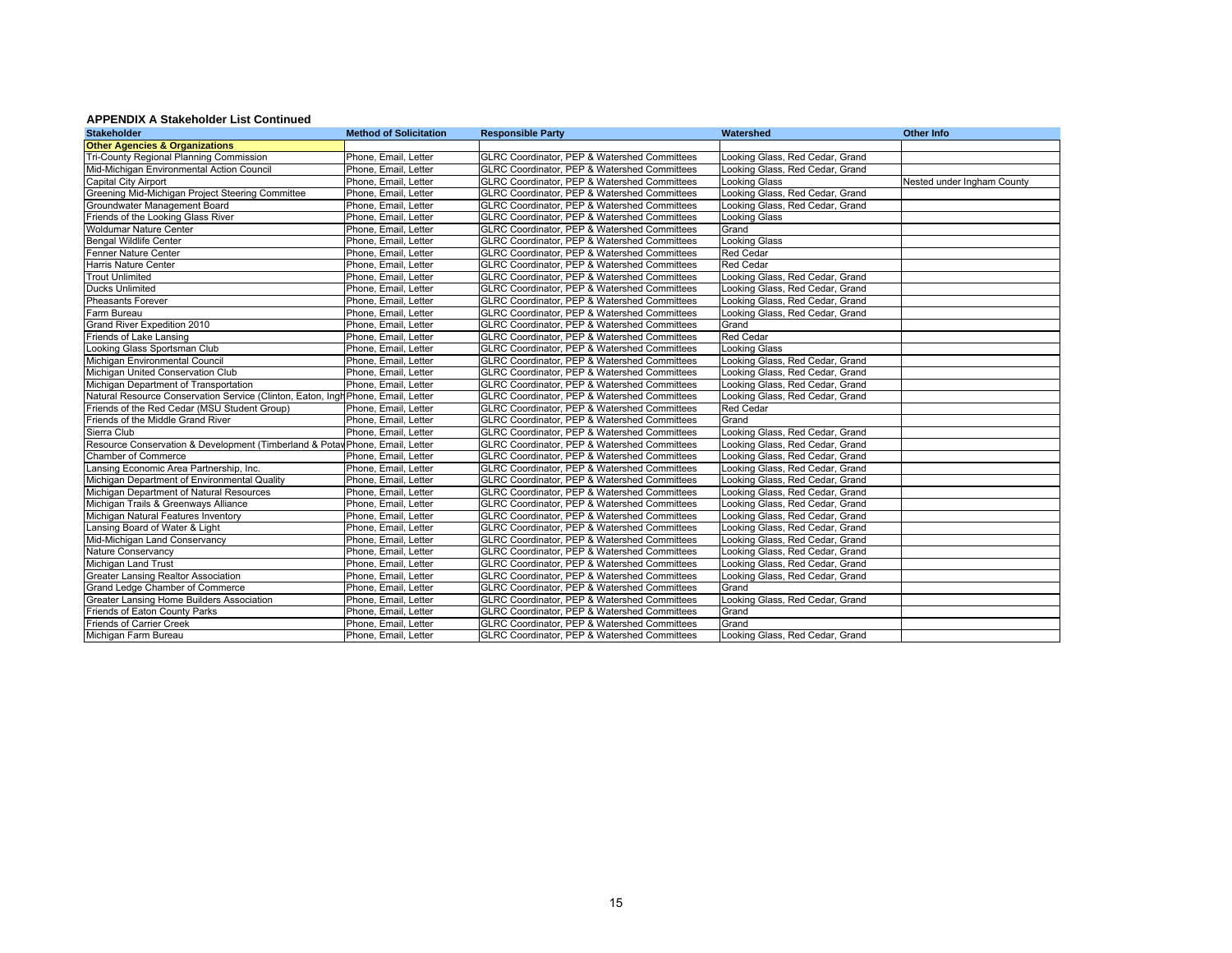## **APPENDIX B Time Line**

|                                          | 2010 |  | 2011 |  |  | 2012 |  |  |  | 2013 |  |  |  |  |  |
|------------------------------------------|------|--|------|--|--|------|--|--|--|------|--|--|--|--|--|
|                                          |      |  | J.   |  |  |      |  |  |  |      |  |  |  |  |  |
| PPP Due 1/1/2010                         |      |  |      |  |  |      |  |  |  |      |  |  |  |  |  |
| <b>PEP Committee Meetings</b>            |      |  |      |  |  |      |  |  |  |      |  |  |  |  |  |
| <b>Email Quarterly Newsletter</b>        |      |  |      |  |  |      |  |  |  |      |  |  |  |  |  |
| <b>Website Social Networking Updates</b> |      |  |      |  |  |      |  |  |  |      |  |  |  |  |  |
| <b>Educational Display Usage</b>         |      |  |      |  |  |      |  |  |  |      |  |  |  |  |  |
| Press Releases (WMP Update)              |      |  |      |  |  |      |  |  |  |      |  |  |  |  |  |
| Meetings with local boards, etc.         |      |  |      |  |  |      |  |  |  |      |  |  |  |  |  |
| Articles for newsletters, etc.           |      |  |      |  |  |      |  |  |  |      |  |  |  |  |  |
| Workshops, seminars, open houses         |      |  |      |  |  |      |  |  |  |      |  |  |  |  |  |
| <b>Watershed Survey</b>                  |      |  |      |  |  |      |  |  |  |      |  |  |  |  |  |
| <b>WMP Draft in Review</b>               |      |  |      |  |  |      |  |  |  |      |  |  |  |  |  |
| <b>WMP Public Meetings</b>               |      |  |      |  |  |      |  |  |  |      |  |  |  |  |  |
| <b>WMP Final Adopted</b>                 |      |  |      |  |  |      |  |  |  |      |  |  |  |  |  |
| WMP Update Due 7/1/2013                  |      |  |      |  |  |      |  |  |  |      |  |  |  |  |  |